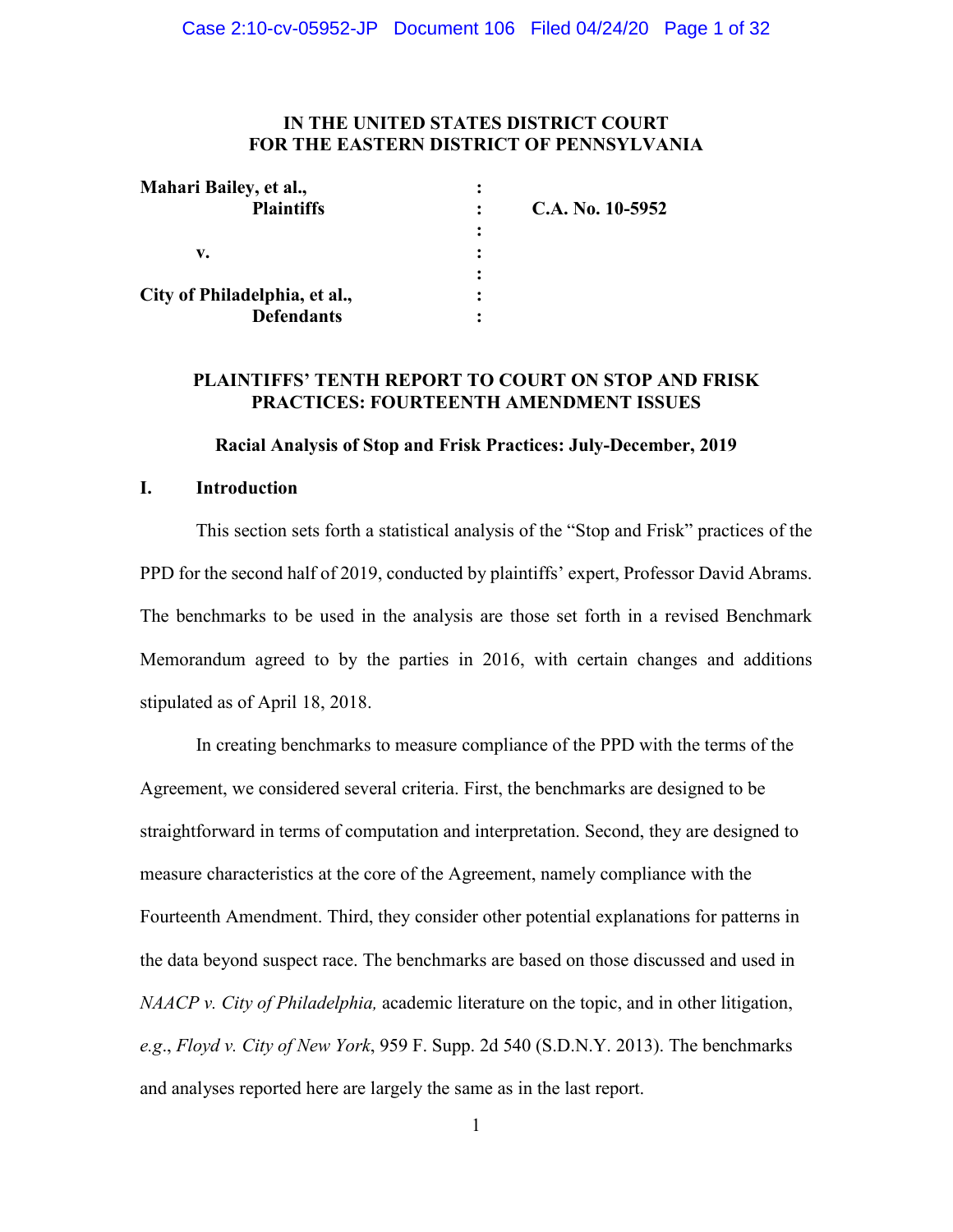#### Case 2:10-cv-05952-JP Document 106 Filed 04/24/20 Page 2 of 32

As we detail below, the principle findings regarding racial impacts of stops and frisk practices in Philadelphia are (1) as before, full regression analysis shows that the large disparity in stops and frisks between White and minority residents of Philadelphia are not explained or justified by non-racial factors, (2) on the benchmark of stops and frisks without reasonable suspicion by race of the person stopped, there is statistically significant data that show that Black suspects are stopped and frisked without reasonable suspicion at far higher rates than Whites: Blacks are over 50% more likely to be stopped without reasonable suspicion than Whites and Blacks are 40% more likely to be frisked without reasonable suspicion than Whites, and (3), as discussed in the Plaintiffs' Tenth Report to the Court: Fourth Amendment issues, the hit-rates for weapons on frisks of persons who police claim to have reasonable suspicion are "armed and dangerous," remains at close to negligible numbers.

#### **II**. **Summary of the Racial Aspects of the Stop and Frisk Data**

We examined data from Q3 and Q4 2019 pedestrian stops. As in prior years, a random sample of the stops was drawn by the Philadelphia Police Department for legal analysis for stop and frisk sufficiency by the plaintiffs and the City. *See* Plaintiffs' Tenth Report to Court: Fourth Amendment Issues (filed\ April 20, 2020). In this report, we largely focus on an analysis of this randomly selected sample (see Table 1), but we also include a description of the full array of stops (Table 2) at the PSA-race level, to better assess the overall stop rate (Table 5).

The sample dataset (Table 1) includes 3,982 total pedestrian stops and the full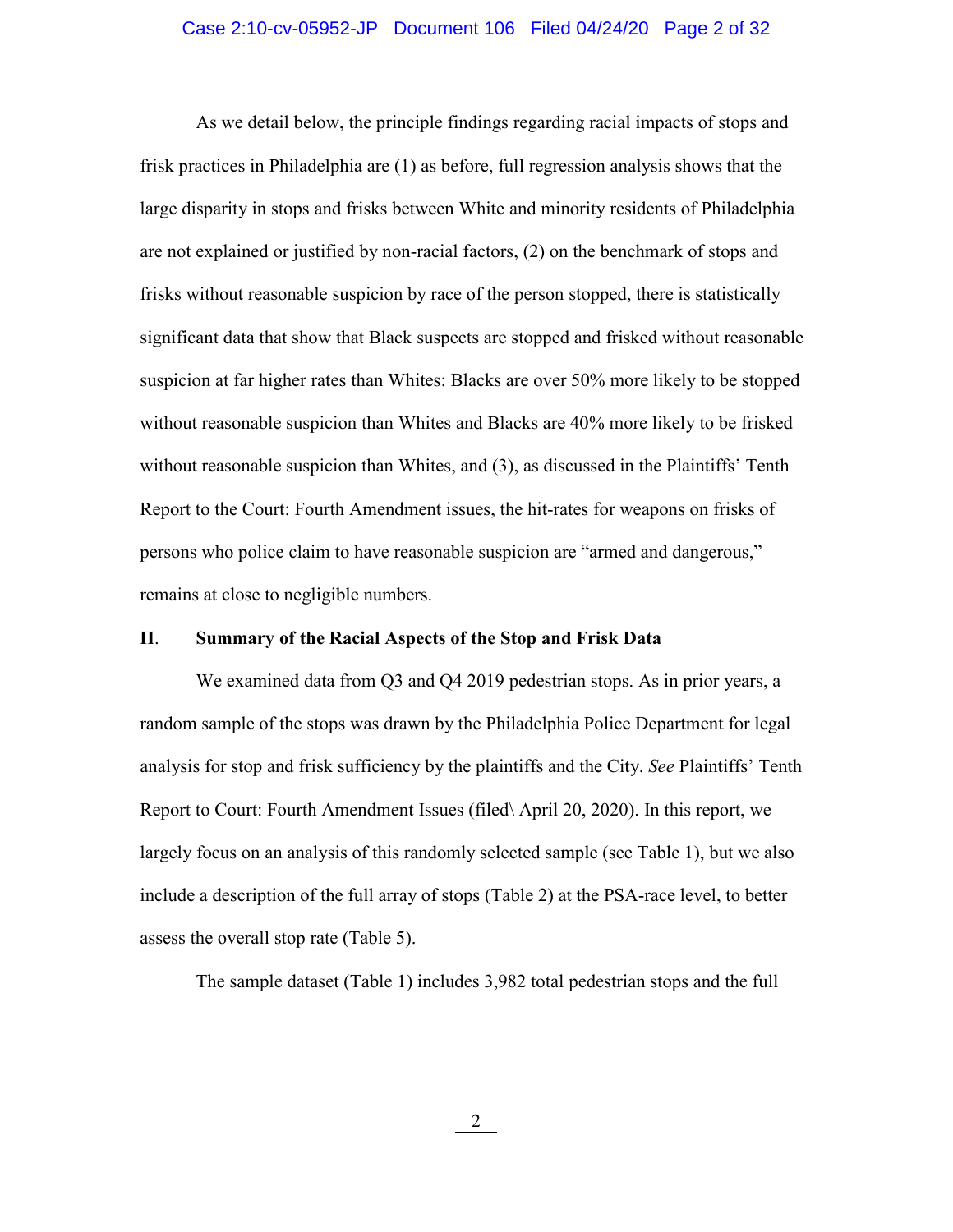#### Case 2:10-cv-05952-JP Document 106 Filed 04/24/20 Page 3 of 32

data set has 38,942.<sup>[1](#page-2-0)</sup> This reflects a 3.9% decline in total stops relative to the first half of 2018. This decline is substantially lower than that found in the previous report where there was a 27% decline in one year.

In the random sample, the mean detainee age is 34.5 and 85% of detainees are male, a cohort that is slightly older and less male than the prior year. The likelihood of being stopped rises sharply in the late teens and early 20's (Figure 1), a reflection of higher rates of criminal conduct for all races at this age. 70% of stopped pedestrians were Black, one percentage point lower than in the first half of 2018.

The data is subdivided into 65 Police Service Areas (PSA's). See Table 2 for PSA-level summary statistics.<sup>[2](#page-2-1)</sup> There were an average of 439 stops of Black pedestrians per PSA in the second half of 2019, compared with 118 White stops, and 42 of Latinos. We also compute the citywide stop rate by race per 10,000 residents of the same race: for Q3 and Q4 of 2019 this was 565 for Blacks, 415 for Whites and 172 for Latinos.

In Section III, *infra*, we use a regression framework to determine whether factors other than race may account for the racial disparities. The control variables include demographic, economic, and crime factors. The employment rate varies substantially across PSA's. The variation in racial composition is even greater, with the Black residential share ranging from 3% to 95% (Table 2). To account for higher crime rates among juvenile and young adult males, we control for the share of males in the 15 to 24

 $\overline{a}$ 

<span id="page-2-0"></span><sup>1</sup> The number of stops and other characteristics in both the random sample and the full data set for 2019 Q3 and Q4 are slightly different from those set forth in our Tenth Report, Fourth Amendment issues. These differences result primarily from a de-duplication procedure, and they do not affect the analysis or results presented in these reports.

<span id="page-2-1"></span><sup>2</sup> PSA 77 (the airport) is omitted because it has no residential population.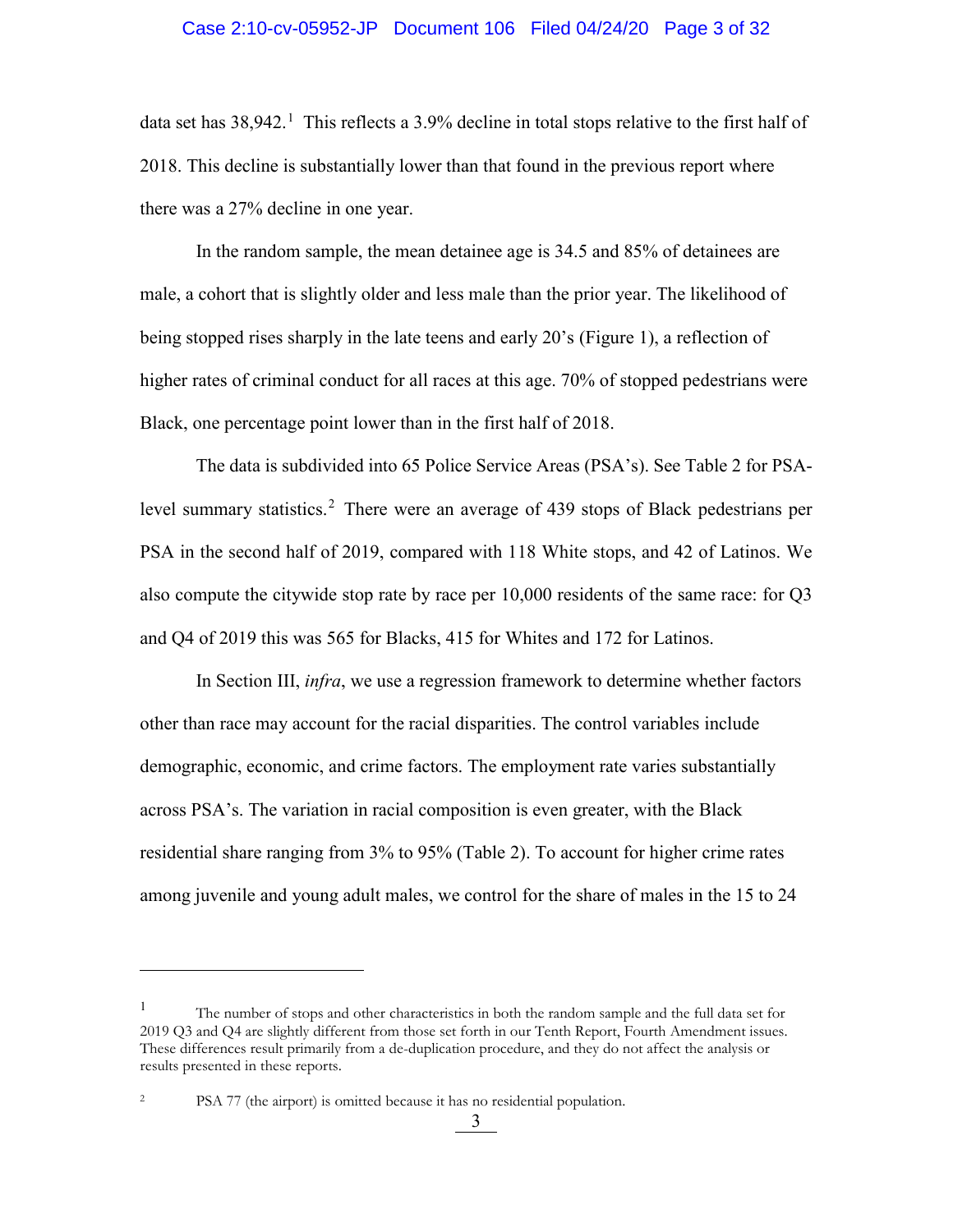#### Case 2:10-cv-05952-JP Document 106 Filed 04/24/20 Page 4 of 32

age range in some regression specifications. This share also varies widely, from 3 to 23 percent, with a mean of 7%. Crime rates can impact stop rates and thus we control for them using three different measures: violent crime, property crime and overall Part 1 crimes. Crime rates vary by more than a factor of 10 across Philadelphia and thus it is important to include these controls.

Table 3 provides a breakdown of stop, frisk and arrest rates by race in the randomly selected sample. As noted, Blacks account for 71% of stops, Whites for 22% and Latinos account for 7%. Minorities account for an even higher share of individuals frisked, of which 82% are Black, 6% Latino and 12% White. The black share of those frisked increased by 4 percentage points since the previous report. About 1 in 7.2 stops of Black pedestrians result in a frisk, but the rate is less than half that for Whites, only 1 in 15.2. Latinos are frisked at a rate closer to Blacks, 1 in every 9.1 stops. The racial difference is not as great for arrests, with an arrest of a Black detainee resulting from 7.8 stops on average, while for Whites it takes 7.5 stops. The arrest rate for Latinos is substantially higher, with 1 arrest resulting from every 5.7 stops.

The number of stops varies substantially by district, with the 24th, which includes Port Richmond, with the largest number, accounting for 15.5% of the total (Figure 2). The fewest stops were in the  $7<sup>th</sup>$  Police District, in Northeast Philadelphia, accounting for under 0.5% of all stops.

#### **III. Benchmark Applications**

#### A. Stops, Census and Regression Analysis

*1. Census and Stop Data*

The question of whether race is impermissibly used as a factor in the decision to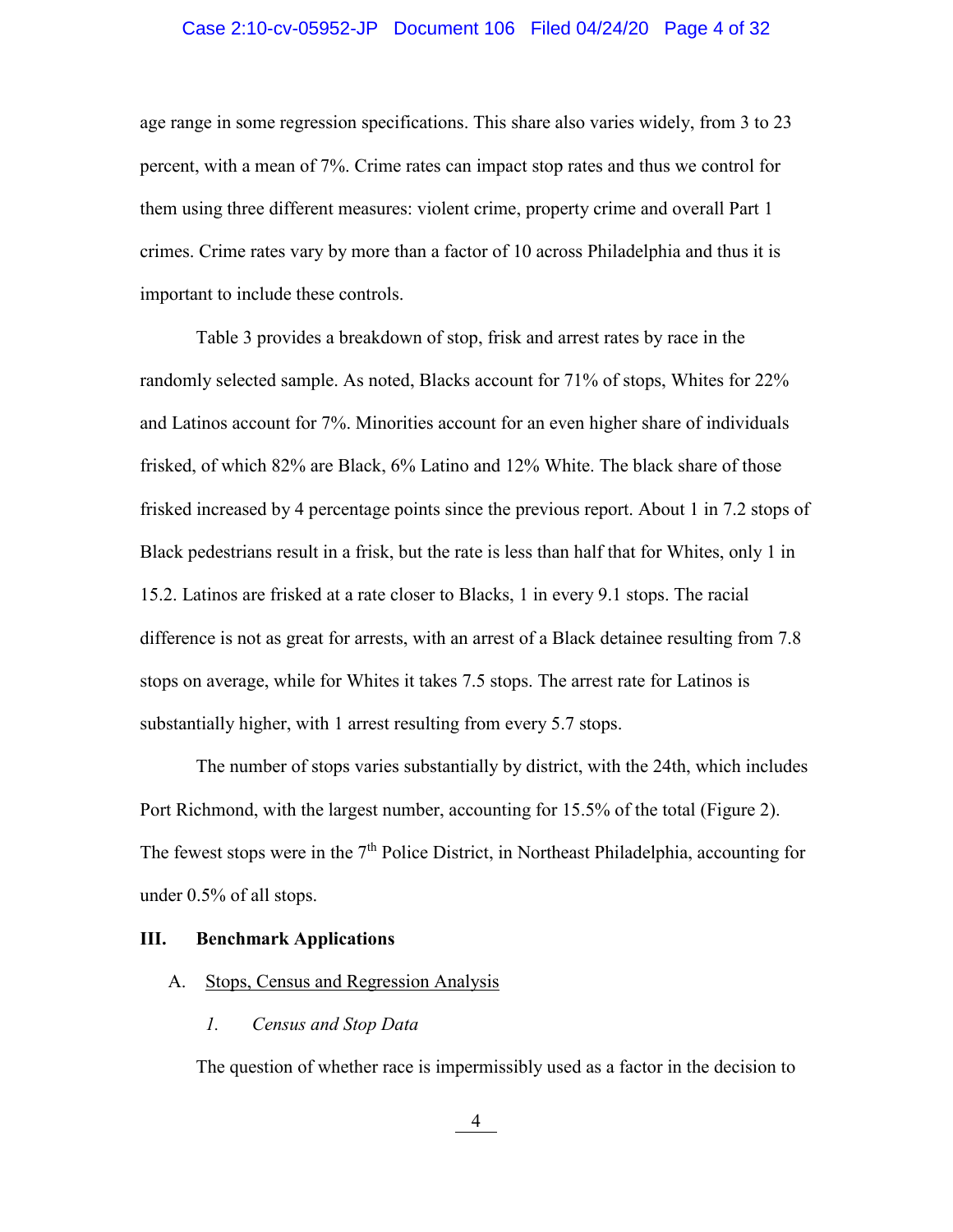#### Case 2:10-cv-05952-JP Document 106 Filed 04/24/20 Page 5 of 32

stop and frisk cannot be answered by a simple comparison of stop and frisk rates to census data. Even if stop and frisk rates relative to the same-race residential population vary by race, as they do in Philadelphia, there could be non-racial explanations for the disparities. However, the stop rates relative to census data is the appropriate starting point before moving on to more sophisticated analyses that take into account non-racial factors that may explain differences. As set forth in Tables 2 and 3, the base stop rate by race in comparison to the census population is as follows:

Black stops=71%; Black census=44%

White stops=22%; White census=35%

Latino stops=7%; Latino census=12%

The next analysis is a cross-PSA comparison of stop rates by Black/Minority population share. It is possible to examine variation in the share of Black and Latino stops by PSA, as reported in Tables 4A and 4B, respectively. Each row in the tables represents a PSA (column 1) and the tables are sorted by the Black or Latino share of the population in the district, as reflected in column 2. The third column reports the share of stops that are of Black/Latino pedestrians and the fourth is the ratio of Black/Latino stops to Black/Latino population share. It is noteworthy that in all but one of the PSAs, Blacks account for a higher share of stops than they do of the population (column 4); in several PSA's, they are stopped at a rate over five times their share of the population. For example, in PSA 91 (which includes Center City, west of Broad), the population is only 5% Black, but 69% of stops were of Blacks. In PSA 12, the population is 3% Black and 42% of stops were of Blacks. By contrast, in the PSA 192 (Overbrook and other parts of West Philadelphia), where Blacks make up 93% of the population, the ratio of Black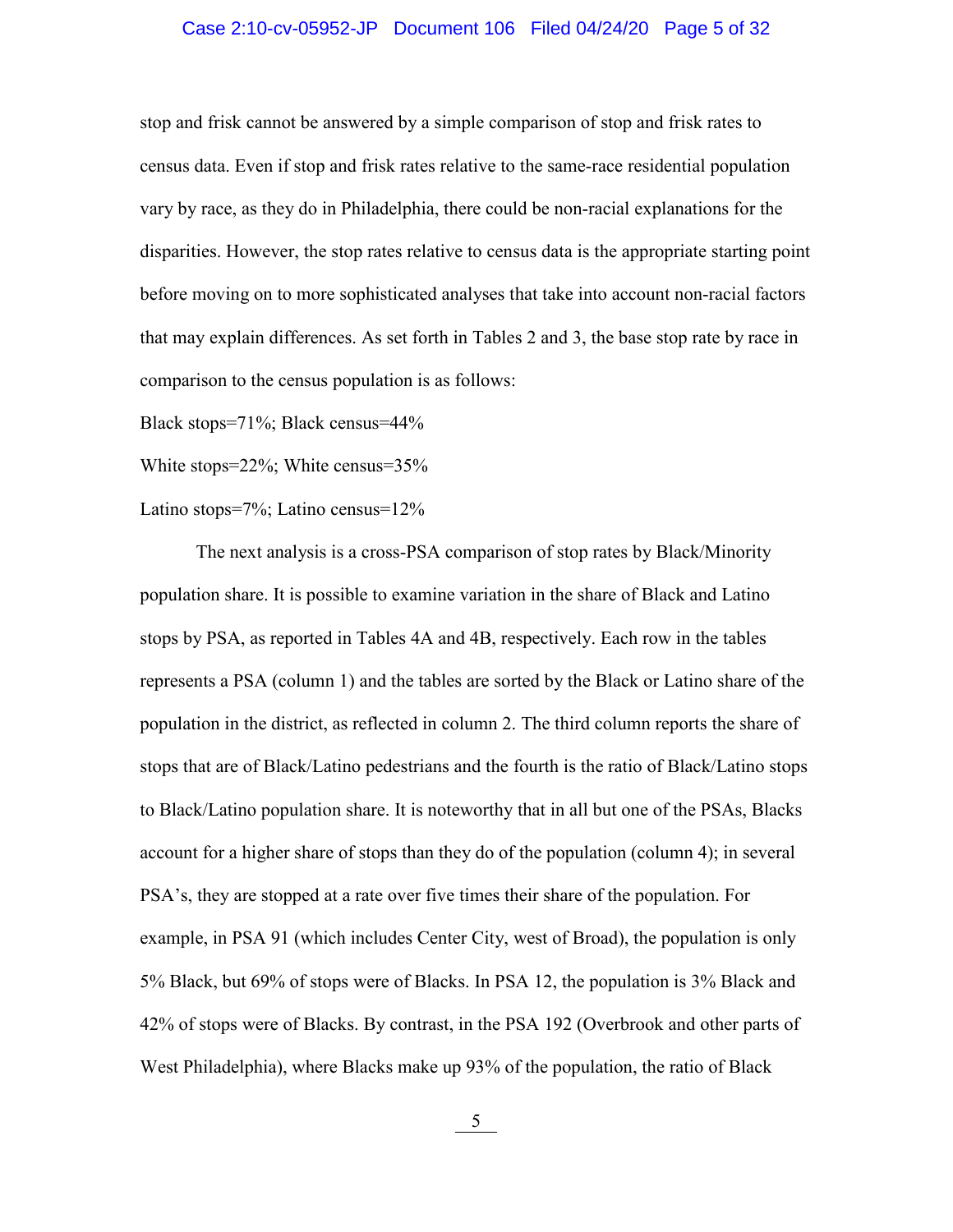stops to Black population was close to a 1:1 ratio.

This trend of a very high minority stop rates in heavily White locations can be seen visually in Figure 3. If the ratio of minority stops were independent of PSA minority share, the points should form a horizontal line. The fact that the points in the left end of the figure (heavily White PSA's) have much higher Black stop ratios, reinforces the results from Table 4A.

The last two columns in Tables 4A and 4B report characteristics based on the census population of the PSA, not just minorities. Column 5 reports total stops per capita and Column 6, the violent crime rate in the PSA (violent crimes per 10,000 residents). Figure 4 visually displays the relationship between overall stop rate and Black population share. It shows that areas with a greater Black population share experience a higher stop rate than those with a lower share. Of course, regression analysis is necessary to determine whether the violent crime rates or other differences in these PSA's explains the extent of the differences.

#### *2. Multivariate Regression Analysis*

To address non-racial influences, we next move to a multivariate regression analysis. This approach is more robust than a comparison of averages because it examines the relationship among multiple variables simultaneously. To determine the impact of suspect race on the likelihood of a stop or frisk, we control for factors that include the demographic makeup and crime rate of the neighborhood.

First, we add data collected from the U.S. Census (through the American Communities Survey) as well as data on reported crimes by PSA from the Philadelphia Police Department. We begin by examining differences in overall stop rates by race in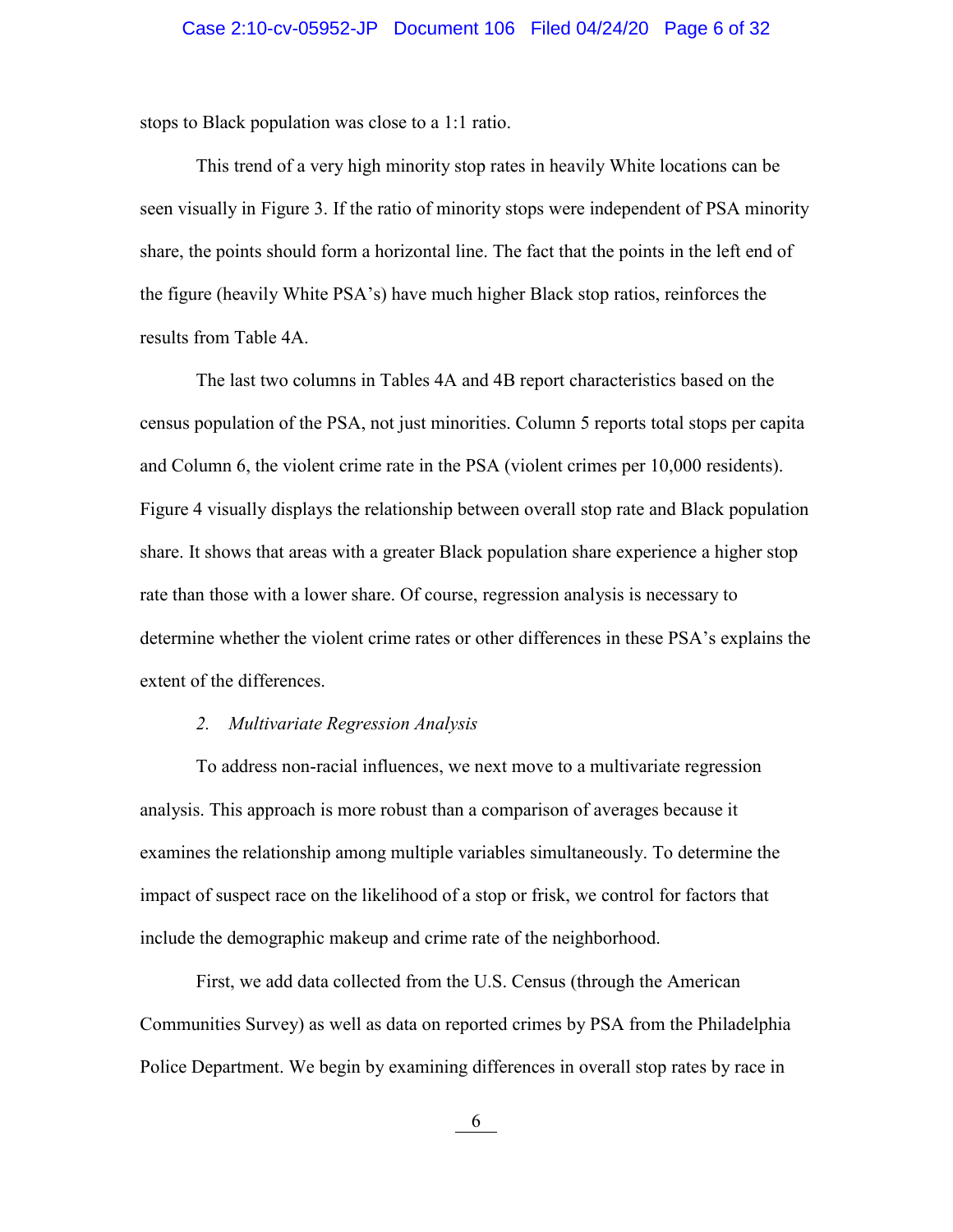Table 5. This Table and Tables 6, 8, 9 and 11-14 share the same format: each column in the Table reports results from a separate regression that identifies the relationship between the variables listed in the first column and the dependent variable, which is the title of the table. For example, the regression that is reported in column 2 can be written as:

(1) StopRate = 
$$
\alpha + \beta_1 Black + \beta_2Latino + \beta_3 Male + \beta_4 Age + \epsilon
$$

StopRate =  $\alpha + \beta_1 Black + \beta_2 Latino + \beta_3 Male + \beta_4 Age + \epsilon$ 

*Stop Rate* is the number of stops in the sample examined per 10,000 residents of the same race in a district and *Black* is coded 0 if the detainee is White and 1 if the detainee is Black. Similarly, *Latino* is coded 1 if the detainee is Latino and zero otherwise.<sup>[3](#page-6-0)</sup> Male is coded 1 for men and 0 for women. Age is the detainee's age in years. By including 4 variables in the equation, this regression can better isolate the impact of race and Latino identity on the likelihood of being stopped, even if sex or age are important factors affecting the stop rate.

The coefficient on *Black* found in column 2 is 369.4, which means that in the full dataset about 369 more Black individuals were stopped than White individuals for every 10,000 same-race residents of a PSA. To put the very large magnitude of this racial difference in perspective, note that the average stop rate for Whites is 415 per 10,000 same-race PSA residents. A measure of precision of the estimate – the standard error - is reported in parentheses below the coefficient. The double stars on the standard error indicates that this result is statistically significant at better than the 1% level. This means

<span id="page-6-0"></span>

 $\overline{a}$ 

<sup>3</sup> If a detainee is both Black and Latino, he is counted as Black.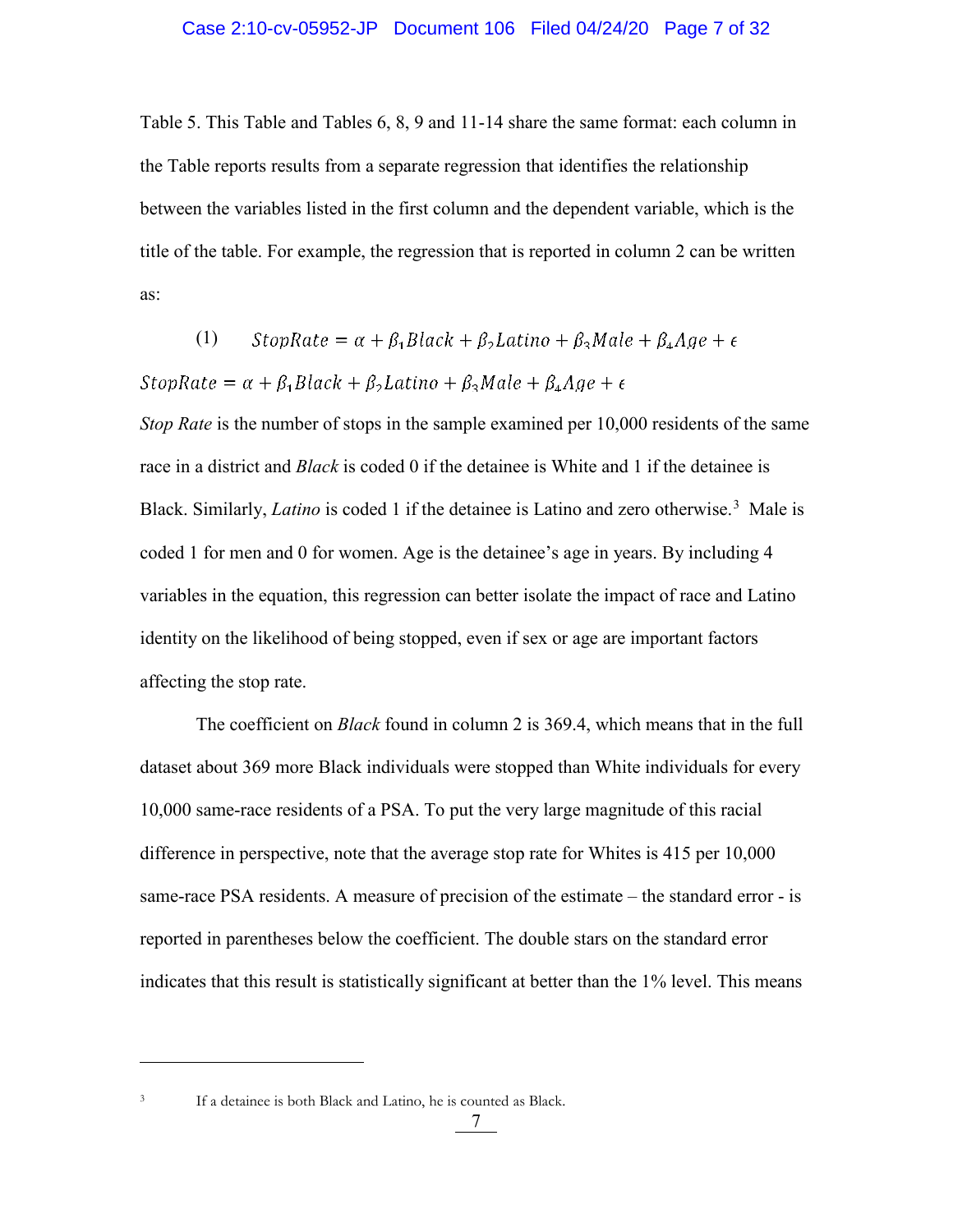#### Case 2:10-cv-05952-JP Document 106 Filed 04/24/20 Page 8 of 32

that there is less than a 1% chance that the difference in stop rates between Blacks and Whites is zero.

There may be reasons other than race that minorities are stopped at higher rates. For example, if minorities tend to be younger on average, since more crime is committed by younger individuals, one might expect a higher stop rate for minorities. We control for this factor (as in equation 1 above) and others relevant to this issue. Column 3 adds controls for the PSA racial composition and Column 4 adds the PSA employment rate and the share of the male population between age 15 and 24 years of age. Even after adding these controls, the coefficient on Detainee Black (296.0) is still statistically significantly different from zero and large in magnitude.

Columns 5-7 add different controls for PSA crime rates. The crime rates are based on crimes reported to the police (not arrests) in 2018. It is preferable to use lagged crime because current crime levels could be influenced by policing policies. In each case, PSA's with higher crime rates have more stops, but controlling for crime rates does not affect the influence of detainee race on stop rate.

The final column (8) reproduces column 7, including an additional econometric safeguard. It controls for other potential differences across districts (district fixed effects). A comparison between columns 7 and 8 shows that the coefficients on Black and Latino are not greatly impacted by this addition. All of the regressions allow for potential correlations in the errors within a district (clustering standard errors at the district level). All of the regressions reported were run with the addition of district fixed effects, and the results were not materially changed.

A number of additional specification checks (some of which were suggested by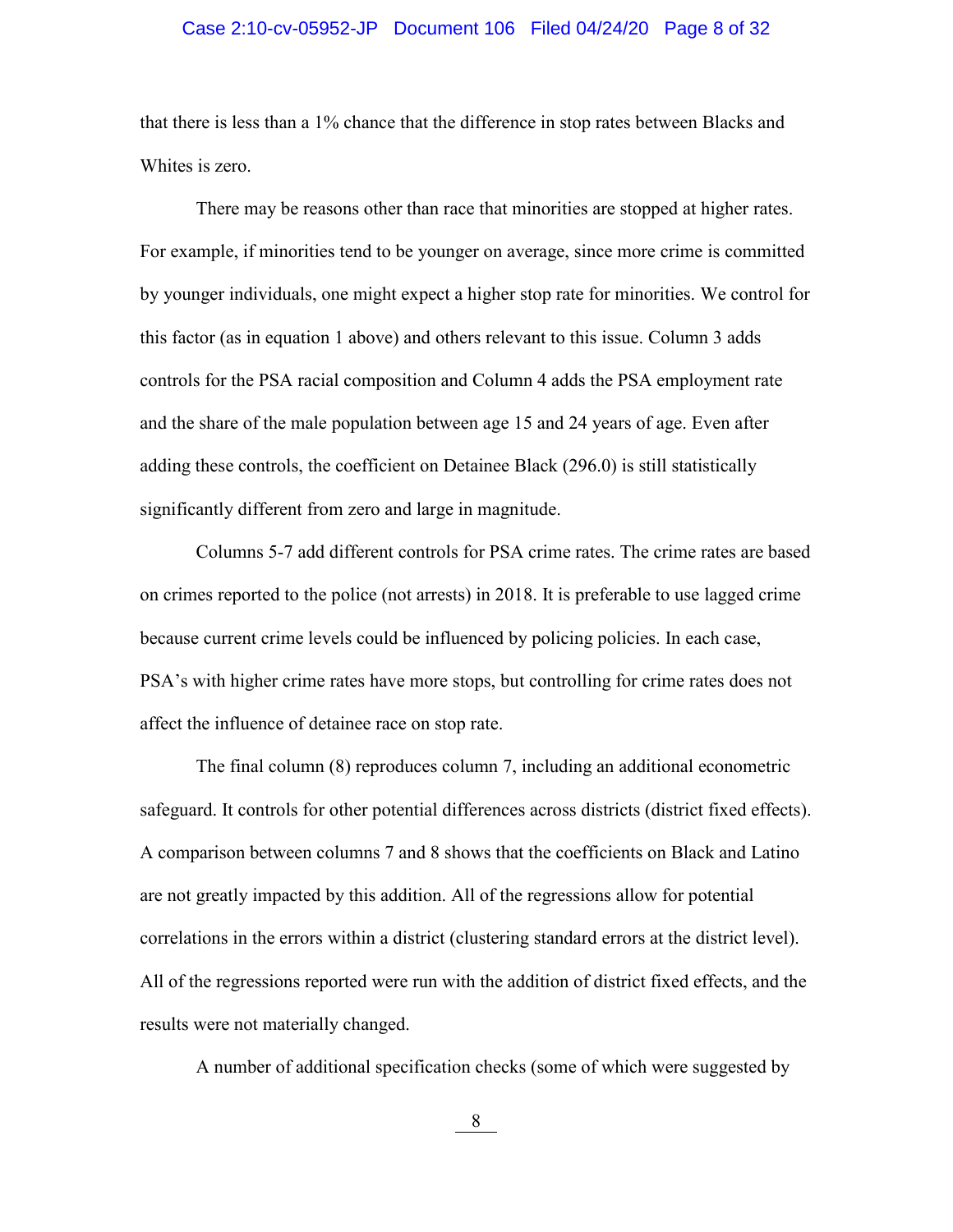### Case 2:10-cv-05952-JP Document 106 Filed 04/24/20 Page 9 of 32

the expert for the City) were run to insure the robustness of the results. Instead of using stop rate as the outcome, the number of stops was also examined. The results from these regressions were consistent with those reported. While the number of stops per PSA is large enough that an ordinary least squares (OLS) regression is appropriate, we also made use of a negative binomial regression, which is appropriate for use with count data. Again, the results were consistent with those reported.

Table 6 is analogous to Table 5, but it uses the random sample and reports the results of a regression of the incidence of pedestrian frisks (rather than stops) on detainee race and various controls. Rather than aggregating data to the PSA-race level, the data in Table 6 is at the stop level and controls for the quarter of the year. In each regression, the coefficient on Detainee Black is statistically significantly different from zero and ranges from about 0.057 – 0.078. The preferred estimate is .077 which may be found in column 8 and controls for demographic, economic, and crime variables, as well as district fixed effects. This means the frisk rate for Black detainees is 7.7 percentage points higher than for Whites, once controlling for the array of variables described above. Since the frisk rate for Whites is 12%, this means black detainees are over 60% more likely to be frisked than Whites detainees. This result is statistically significant at the 5% level. It is robust to the array of alternative specifications described above for the stop rate regressions.

There are several other interesting results reflected in Table 6. Latinos are also more likely than Whites to be frisked (*see* second row) and the rate is slightly lower than that of Black detainees, although the result is not statistically significant. Statistically significant are results are also found for age and gender. An extra decade of age decreases likelihood of frisk by about 2.9 percentage points and male detainees are far more likely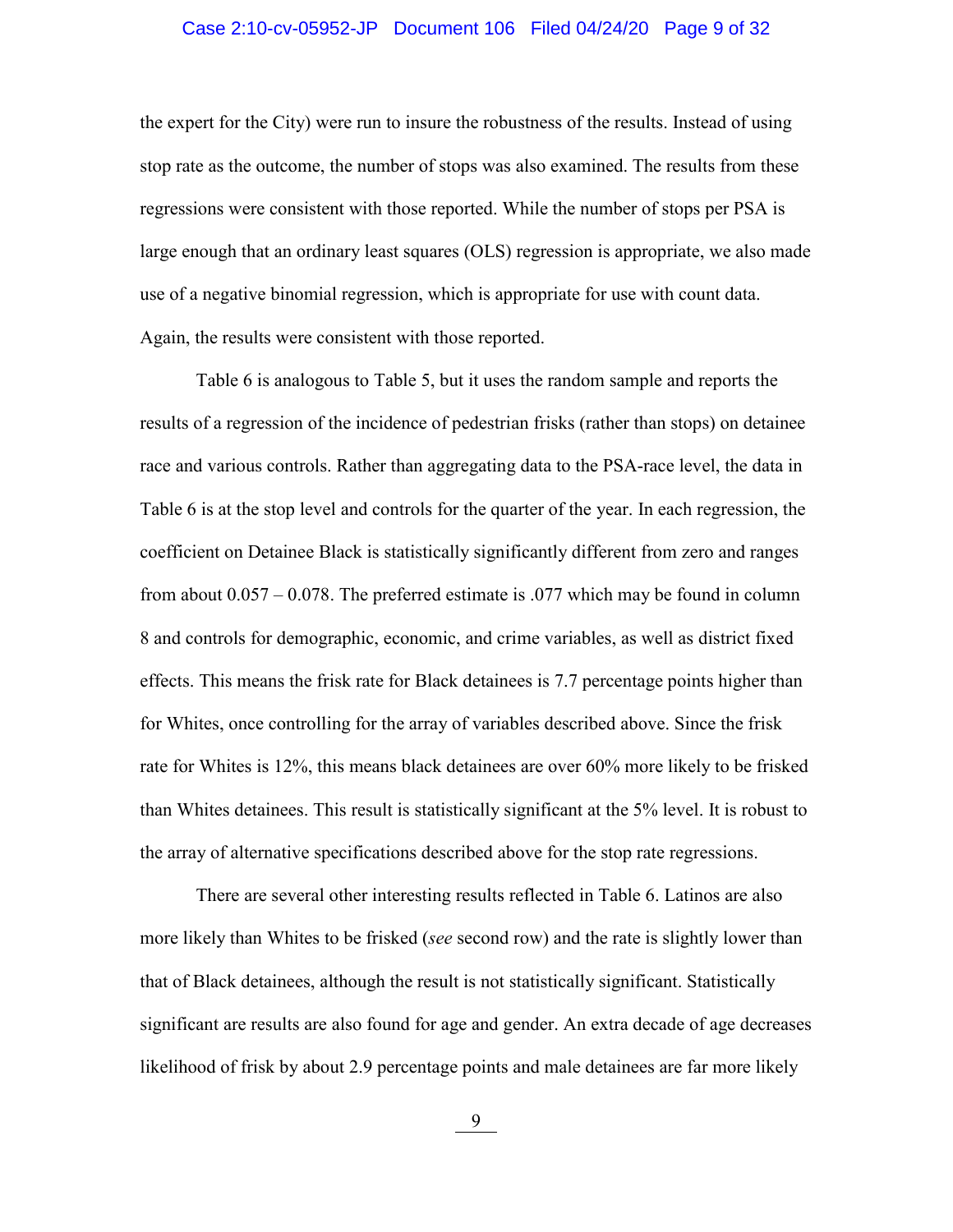#### Case 2:10-cv-05952-JP Document 106 Filed 04/24/20 Page 10 of 32

to be frisked than females. Overall, in assessing data as to frisks, and controlling for nonracial factors, there is a substantially higher frisk rate for minorities.

#### B. Reasonable Suspicion for Stops and Frisks: Racial Analysis

As the Plaintiffs' Tenth Report: Fourth Amendment Analysis demonstrates, a substantial number of the pedestrian stops still do not meet the reasonable suspicion standard. Table 7 shows that the share of stops without reasonable suspicion is 11% for Whites, 13% for Latinos and 18% for Blacks. The average of 16% of unfounded stops is identical to that from the first half of 2018, and the data show that 1 in 6 stops of pedestrians is without reasonable suspicion.

The share of frisks made without reasonable suspicion is far higher, at 37%, a jump of 7 percentage points over the first half of 2018. Over 1 out of every 3 frisks in Philadelphia is legally unfounded. The unfounded rate is highest for minorities, making up 39% of frisks of Blacks and 31% of Latino frisks, whereas the rate for Whites is still quite high at 28%.

As with stop rates and frisks, regressions allow us to understand whether the differences in unfounded stop rates are statistically significant. Unlike those regressions, here we do not include controls for local characteristics since the question of reasonable suspicion should be based exclusively on the information regarding the detained individual; area characteristics do not bear on the legal standard. Therefore, Table 8 reports results from such regressions, with each column representing a separate regression where the dependent variable is whether there was reasonable suspicion for the stop, examining only differences arising from individual demographic characteristics. The coefficient on Detainee Black ranges between -.061 and -.074 and in all cases is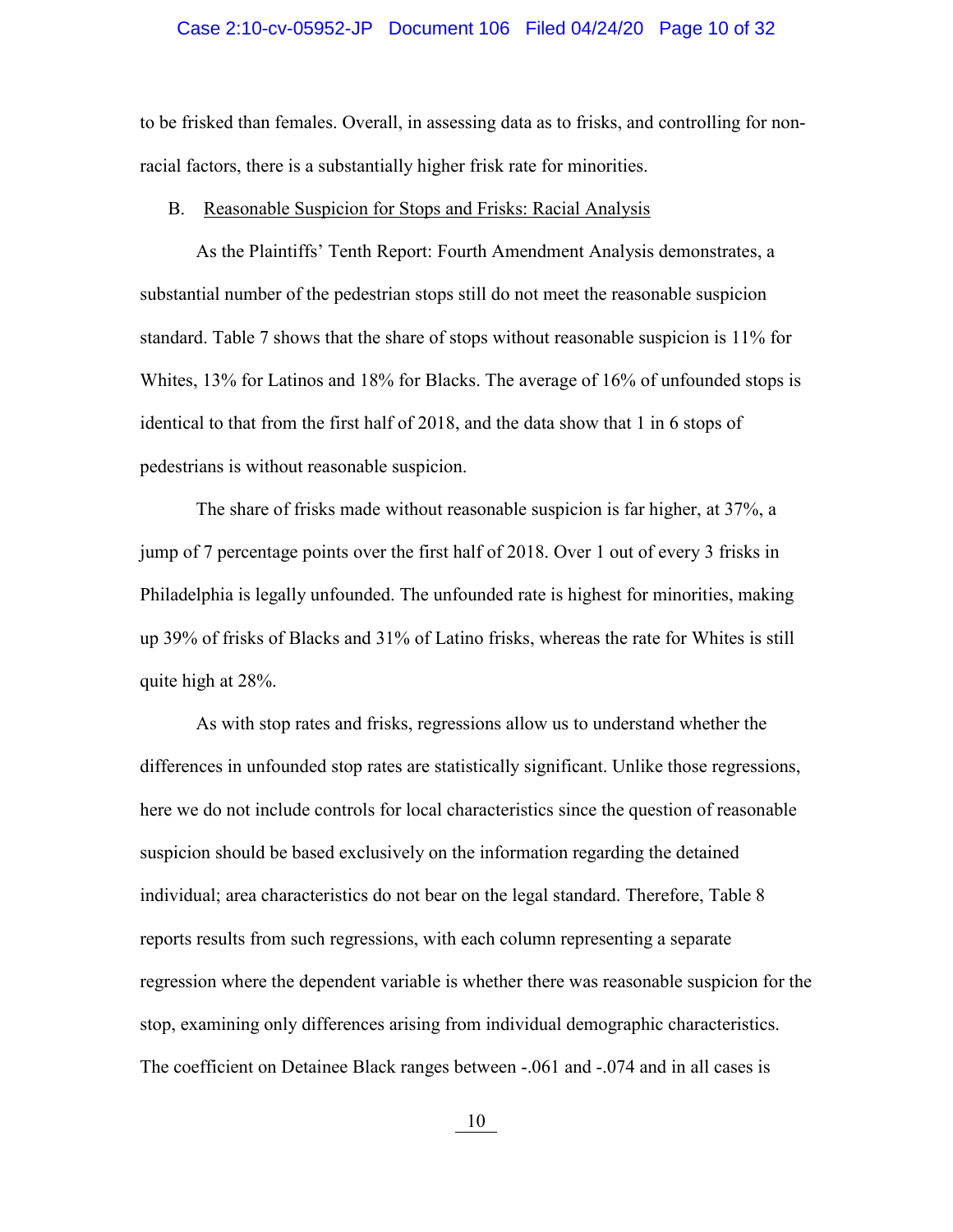#### Case 2:10-cv-05952-JP Document 106 Filed 04/24/20 Page 11 of 32

statistically significant at the 1% confidence level. This reinforces the results seen in Table 7: the rate of unfounded stops is 6 to 7 percentage points higher for Blacks than Whites. *This means Blacks are over 50% more likely to be stopped without reasonable suspicion than Whites*. These disparities are substantially greater than in the first half of 2018. The results for Latino detainees are smaller in magnitude, ranging between -.015 and -.031, and not statistically significant.

Table 9 is similar to Table 8 and describes regressions of the rate of reasonable suspicion, but now for a frisk rather than a stop. The coefficient on Detainee Black ranges from -.10 to -.11 indicating a vast difference in legally justified frisks between Blacks and Whites. Put another way, *Blacks are 40% more likely to be frisked without reasonable suspicion than Whites.*[4](#page-10-0) These results indicate a marked increase from prior years. Not only does the overall rate of legally unfounded frisks remain extremely high at almost 40% overall, the rate is substantially higher for Blacks.

#### C. Hit-Rate Analysis

 $\overline{a}$ 

An important measure of the propriety of stops and particularly of frisks is the rate at which they lead to the discovery of contraband, and particularly weapons, since frisks are permitted only where the officer reasonably believes that the suspect is armed and dangerous. Moreover, seizures of weapons are often cited as justification for a robust stop and frisk program. The rates of discovery of contraband from frisks are reported in Table 10 where contraband is categorized as firearms, drugs, or other (e.g., small amounts of cash).

<span id="page-10-0"></span><sup>4</sup> The difference between unfounded frisks of Latinos and Whites is small and statistically insignificant.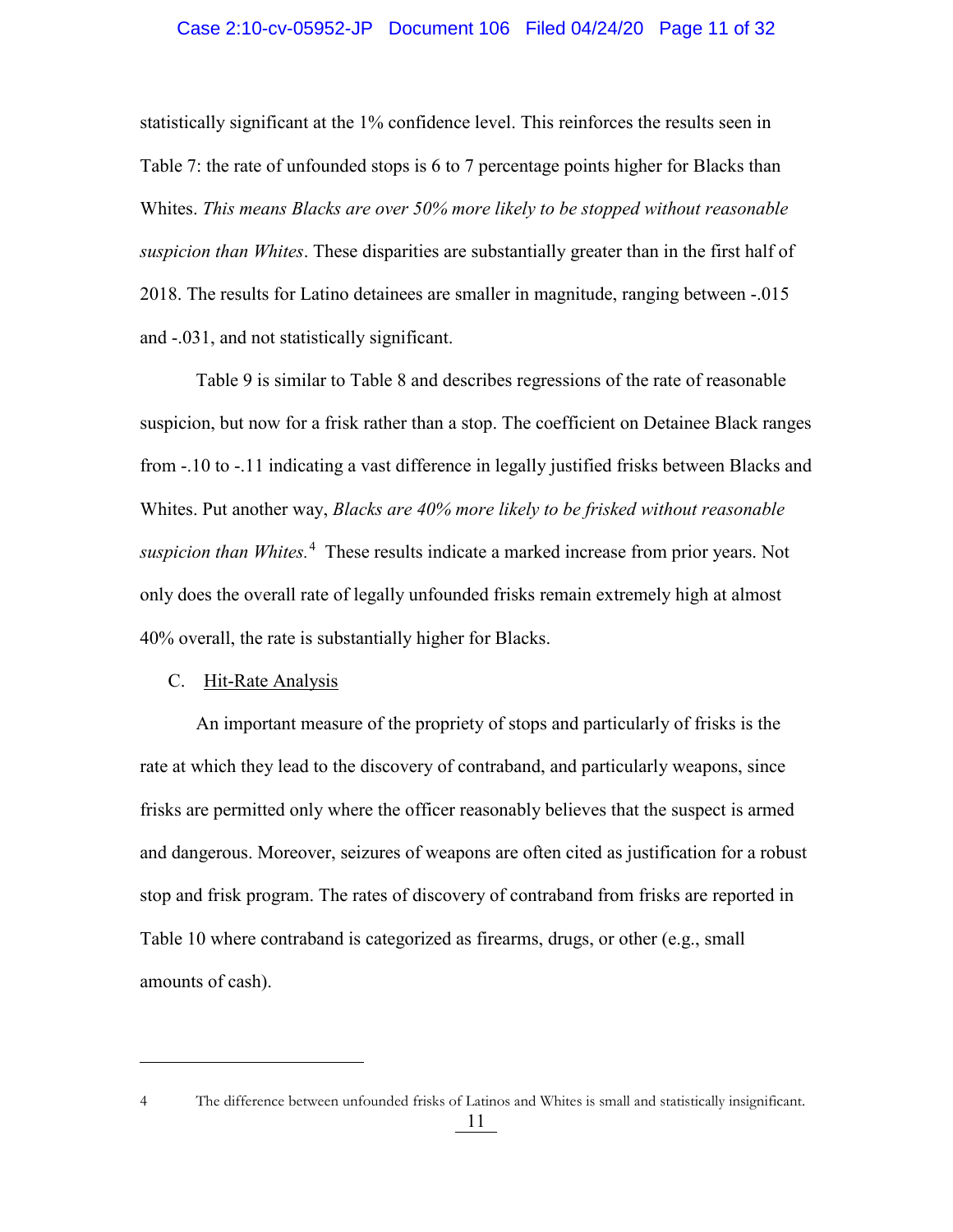#### Case 2:10-cv-05952-JP Document 106 Filed 04/24/20 Page 12 of 32

As we have documented in our Tenth Report: Fourth Amendment Analysis, Table 10 reports an overall detection rate for firearms that is extremely low, with only 1 in 68 pedestrian frisks yielding a firearm. Drugs were the most common contraband, found in 1 of every 21 frisks, but as we have noted previously, frisks for drugs are prohibited, and such seizures would be justified in very few cases, e.g., where the officer credibly states that a frisk for weapons produced an immediate "plain feel" of drugs. Overall, contraband was found in about 11% of all frisks.

Table 11 is a more sophisticated approach to the firearms hit-rate analysis. The regressions report the rate of discovery of a firearm in pedestrian frisks. The results are not statistically significant, as there were under 500 frisks in the database. This suggests that the full dataset may be more useful than the sample to understand the impact of race on contraband hit-rates. These results are presented in Table 12, which includes 4,998 frisks in Q3 and Q4 of 2019, of which 10.3% resulted in the recovery of contraband or evidence (the type is not categorized in the full data). Hit rates for Blacks are 9.8% while they are 11.4% for Whites. Even given the larger data set the low rates still mean that once adding control variables, the differences are not statistically significant.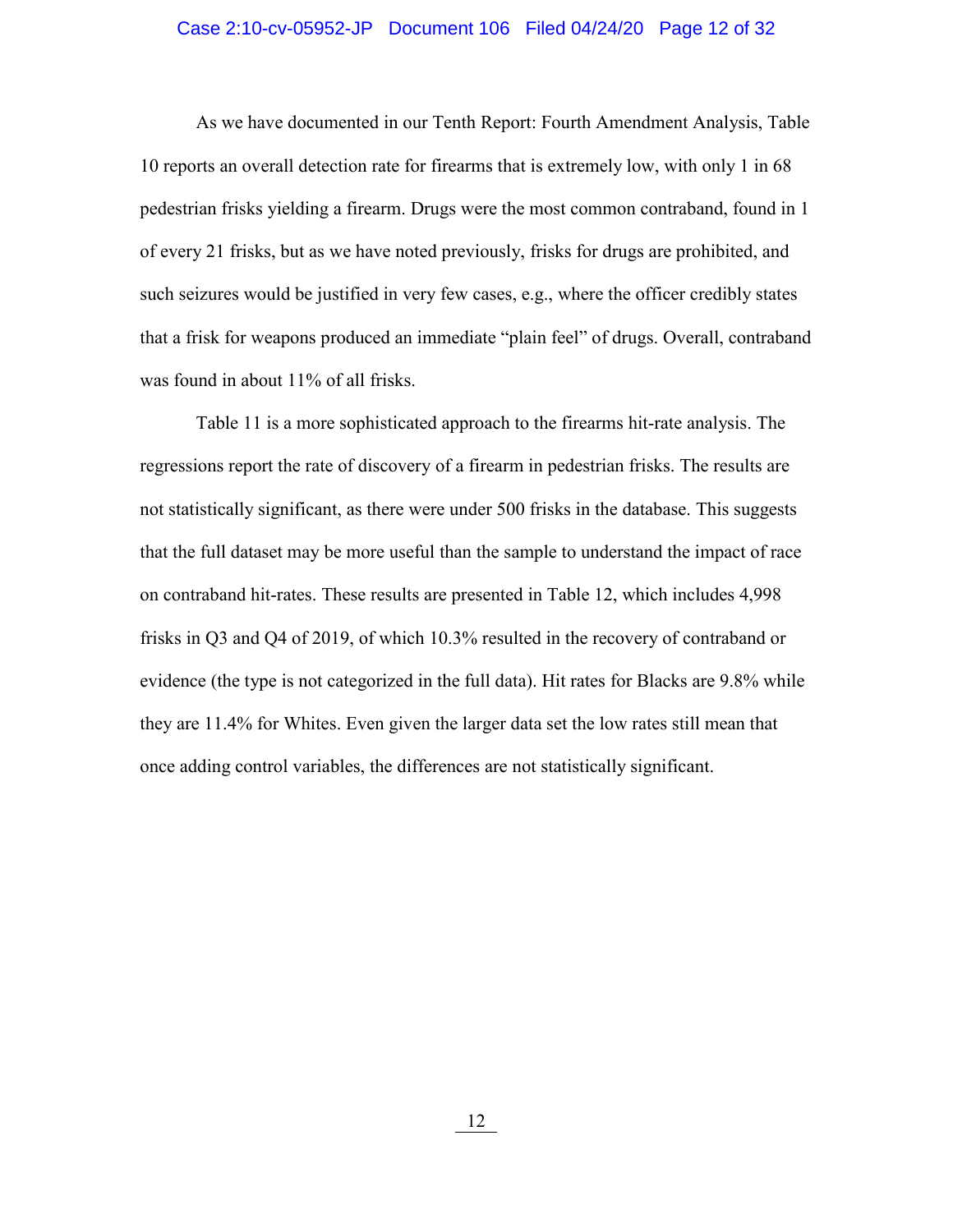#### **IV. Conclusion**

We have examined the relationship of race to stop and frisk practices from multiple perspectives, following standard statistical protocols. There are several concerning findings and trends. The regression analysis shows that as in previous years, stop and frisk rates vary significantly depending on the race of the detainee, with Blacks both stopped and frisked at higher rates. In addition, there is strong evidence of racial disparity in legally unfounded stops and frisks as Blacks are substantially more likely to be subject to a stop or frisk lacking reasonable suspicion.

We will await the City's response to this Report before suggesting additional remedial measures to ensure that racial bias, whether explicit or implicit, does not impact the decision to stop or frisk pedestrians in Philadelphia.

Respectfully submitted,

 */s/ David Rudovsky*\_\_\_\_\_ David Rudovsky Paul Messing Susan Lin Kairys, Rudovsky, Messing, Feinberg & Lin, LLP

 Mary Catherine Roper ACLU of Pennsylvania

Counsel for Plaintiffs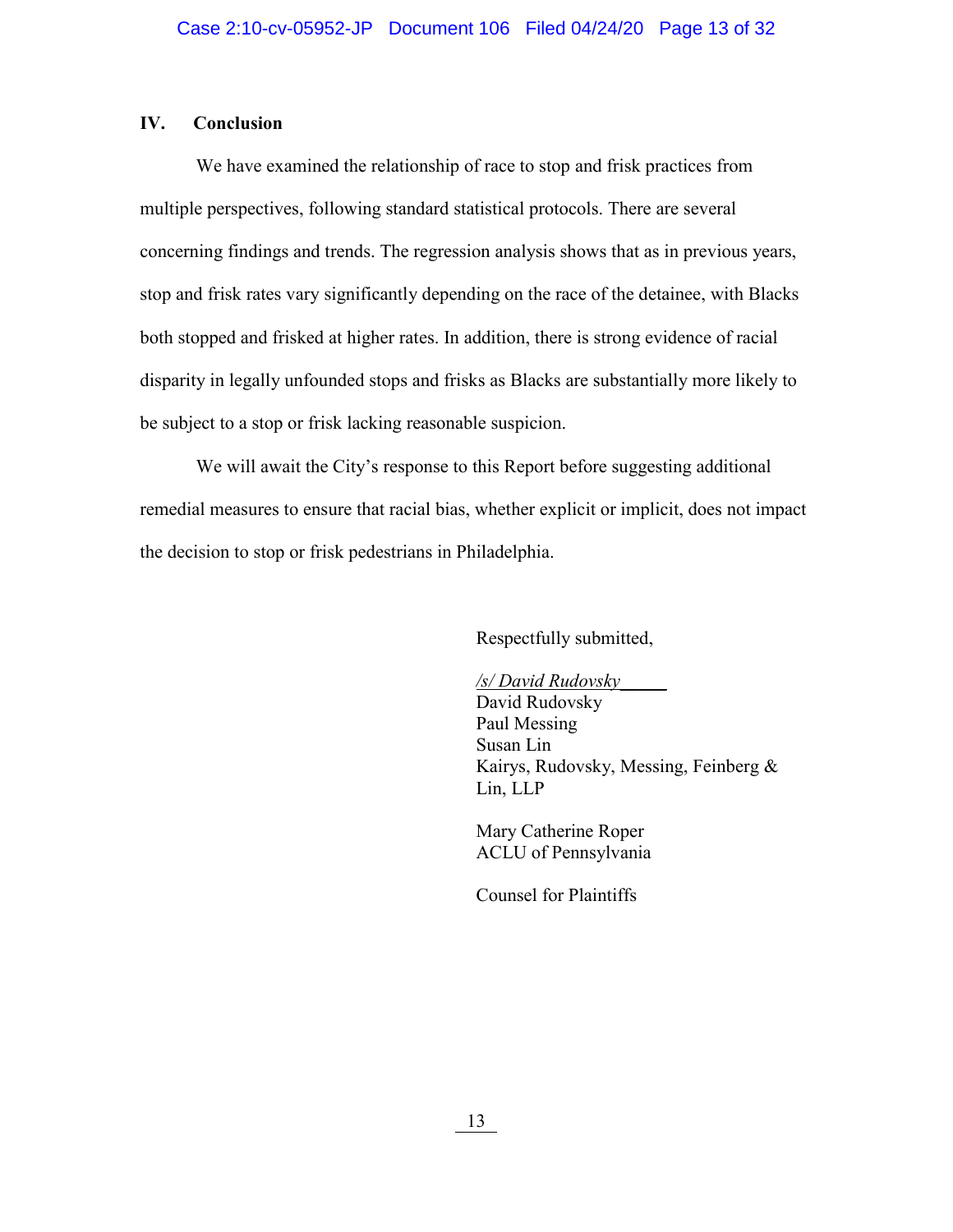**Figure 1**

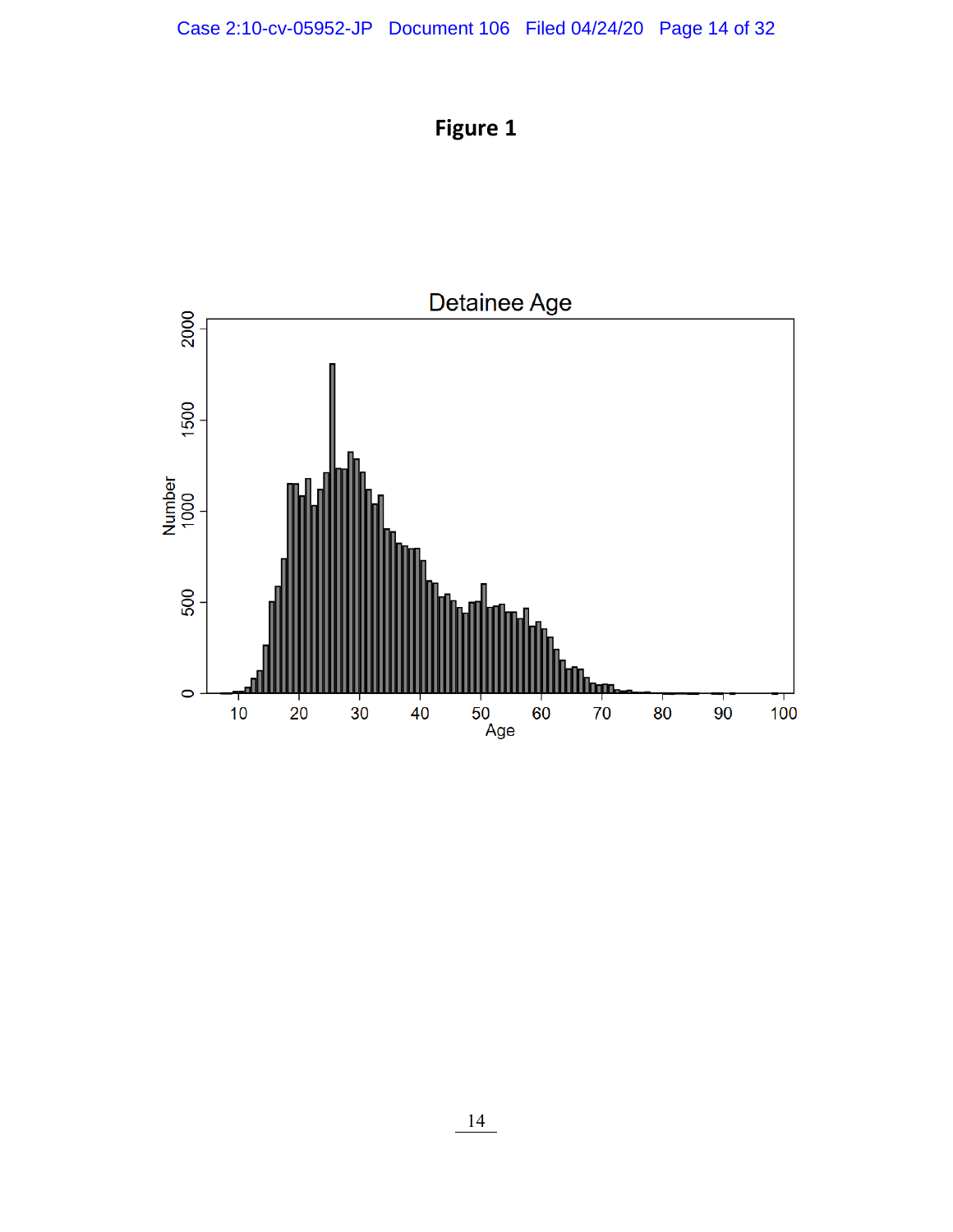

**Figure 2**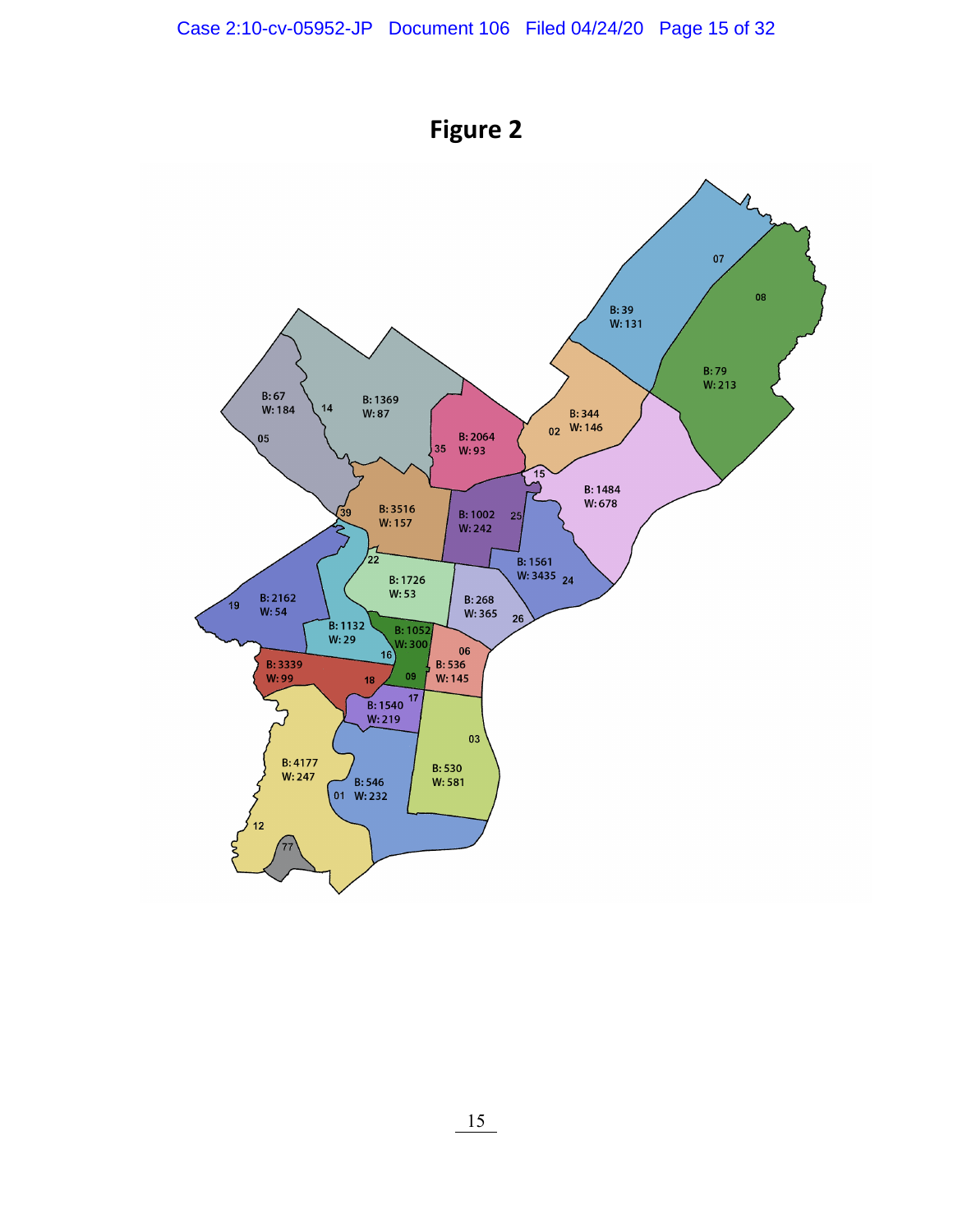

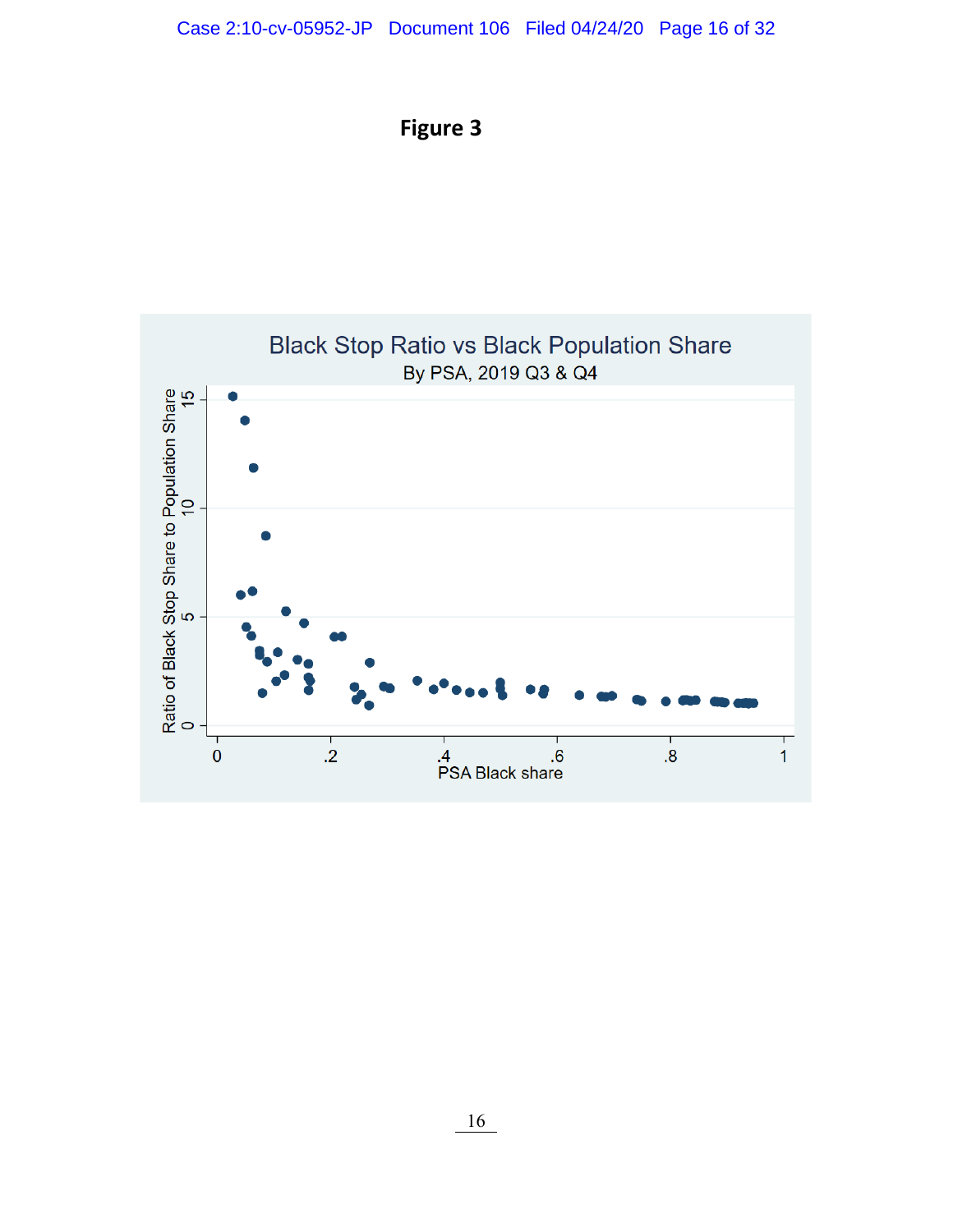## Case 2:10-cv-05952-JP Document 106 Filed 04/24/20 Page 17 of 32



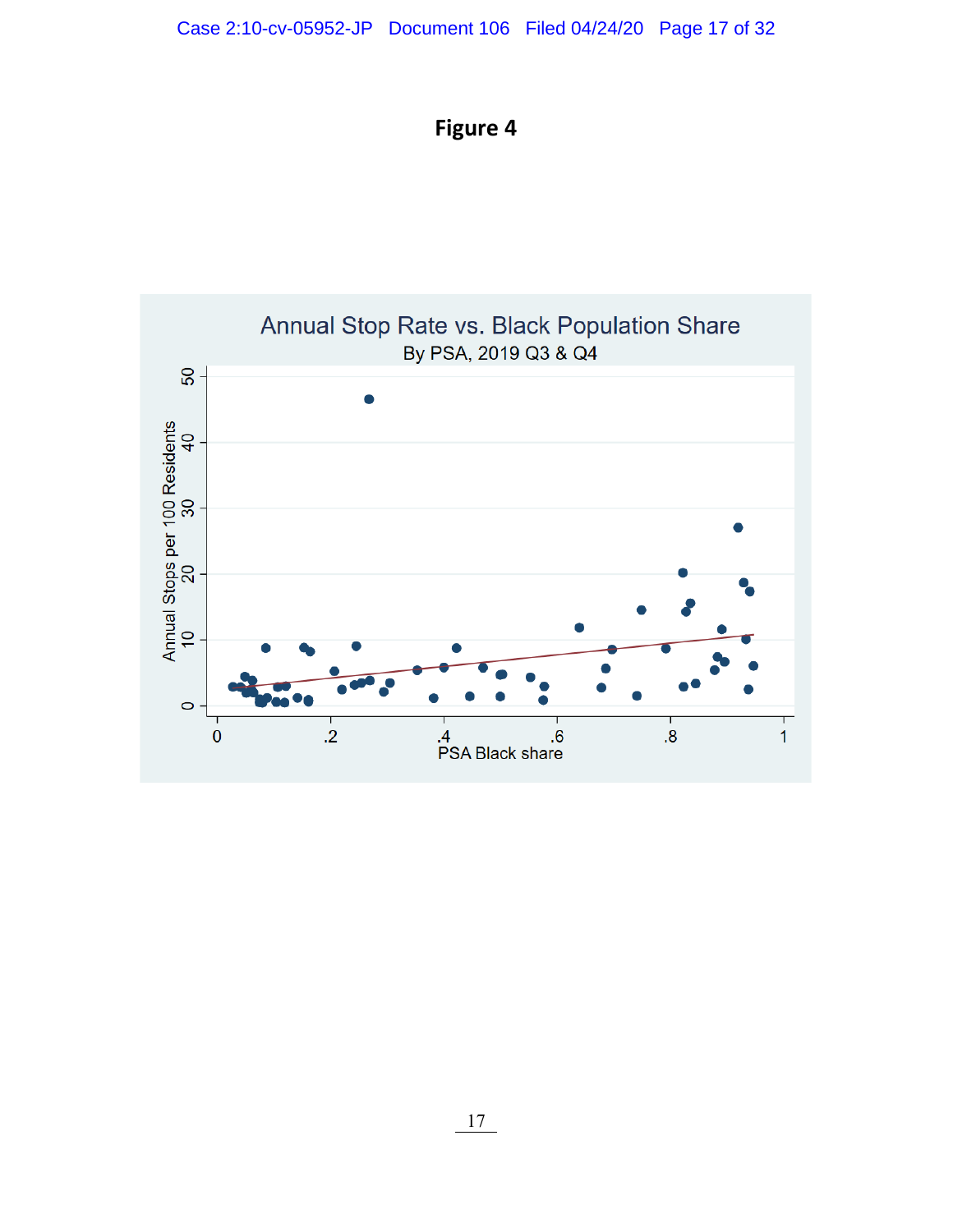|                                     | (1)   | (2)  |
|-------------------------------------|-------|------|
| <b>VARIABLES</b>                    | Mean  | N    |
| Reasonable Suspicion for stop?      | 84%   | 3982 |
| <b>Individual Frisked</b>           | 12%   | 3955 |
| Reasonable Suspicion for frisk?     | 63%   | 485  |
| Search Made                         | 15.3% | 3982 |
| <b>Arrest Made</b>                  | 13.3% | 3955 |
| <b>Evidence or Contraband Found</b> | 5.0%  | 3955 |
| Firearm Found                       | 0.73% | 3955 |
| Drugs Found                         | 2.8%  | 3955 |
| Detainee Age                        | 34.5  | 3965 |
| Detainee Male                       | 85%   | 3978 |
| Detainee Black                      | 72%   | 3924 |
| Detainee Latino                     | 7.7%  | 3982 |

## **2019 Q3 & Q4 Random Sample Summary Statistics**

Table includes summary statistics from 2019 Q3 & Q4 random sample, excluding observations incorrectly coded as stops.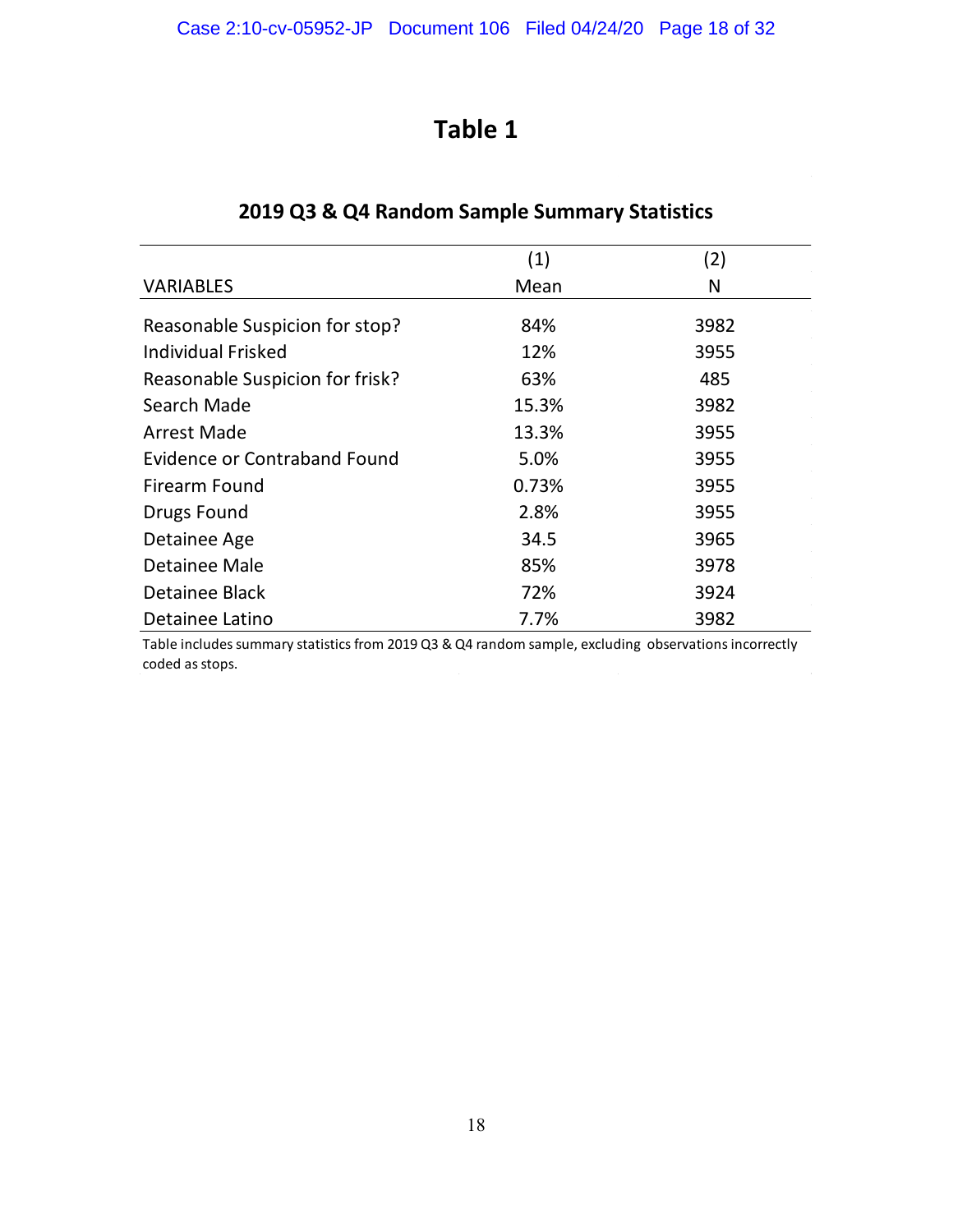|                                           | (1)   | (2)    | (3)  | (4)            | (5)   | (6) |
|-------------------------------------------|-------|--------|------|----------------|-------|-----|
| <b>VARIABLES</b>                          | Mean  | Median | SD   | Min            | Max   | Obs |
| Stop of Black Pedestrian                  | 439   | 255    | 455  | $\overline{7}$ | 1767  | 65  |
| Stop of White Pedestrian                  | 118   | 48     | 321  | 5.0            | 2502  | 65  |
| Stop of Hispanic Pedestrian               | 42    | 11     | 113  | 0.0            | 780   | 65  |
| Stops per 10,000 Black Residents          | 565   | 390    | 614  | 28             | 3234  | 65  |
| Stops per 10,000 White Residents          | 415   | 102    | 1049 | 9              | 7886  | 65  |
| Stops per 10,000 Hispanic Residents       | 172   | 92     | 273  | $\mathbf 0$    | 1711  | 65  |
| Detainee Age                              | 34.1  | 33.7   | 2.3  | 30.0           | 40.1  | 65  |
| <b>Detainee Male</b>                      | 85%   | 86%    | 5%   | 70%            | 92%   | 65  |
| <b>PSA Population</b>                     | 21740 | 20113  | 9009 | 6940           | 43886 | 65  |
| PSA Black share                           | 44%   | 38%    | 32%  | 2.8%           | 95%   | 65  |
| PSA White share                           | 35%   | 31%    | 29%  | 1.0%           | 87%   | 65  |
| PSA Latino share                          | 12%   | 5%     | 17%  | 0.9%           | 75%   | 65  |
| PSA Asian share                           | 6.3%  | 4.7%   | 5.5% | 0.09%          | 23%   | 65  |
| <b>Employment Rate</b>                    | 93%   | 92%    | 3%   | 83%            | 98%   | 65  |
| Male population under 24                  | 7%    | 7%     | 4%   | 3%             | 23%   | 65  |
| Violent Crime Rate (per 10k residents)    | 265   | 223    | 149  | 50             | 798   | 65  |
| Property Crime Rate (per 10k residents)   | 482   | 442    | 215  | 160            | 1211  | 65  |
| Drug Crime Rate (per 10k residents)       | 69    | 32     | 155  | 0.7            | 1198  | 65  |
| UCR Part 1 Crime Rate (per 10k residents) | 645   | 624    | 293  | 185            | 1559  | 65  |

## **2019 Q3 & Q4 PSA-Level All Stops Summary Statistics**

Table includes PSA-level summary statistics from 2019 Q3 & Q4 all stops, excluding PSA 77 (airport)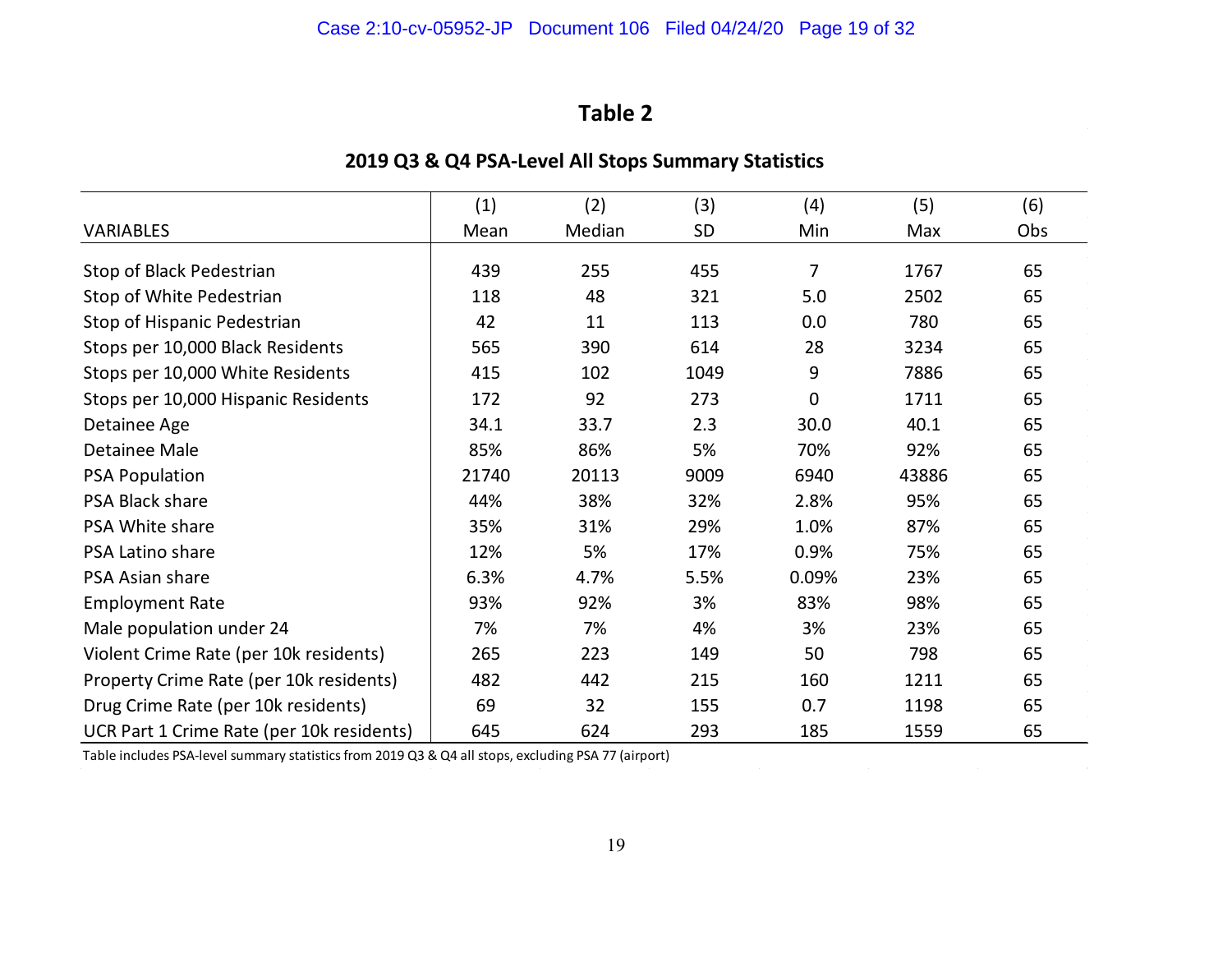## Case 2:10-cv-05952-JP Document 106 Filed 04/24/20 Page 20 of 32

## **Table 3**

|                        | <b>Black</b> | Latino | White | Total |
|------------------------|--------------|--------|-------|-------|
| Stops                  | 2809         | 263    | 867   | 3939  |
| <b>Stop Share</b>      | 71%          | 7%     | 22%   | 100%  |
| Frisks                 | 389          | 29     | 57    | 475   |
| <b>Frisk Share</b>     | 82%          | 6%     | 12%   | 100%  |
| Stops/Frisk            | 7.2          | 9.1    | 15.2  | 8.3   |
| Searches               | 439          | 56     | 109   | 604   |
| Stops/Search           | 6.4          | 4.7    | 8.0   | 6.5   |
| Arrests                | 362          | 46     | 116   | 524   |
| Stops/Arrest           | 7.8          | 5.7    | 7.5   | 7.5   |
| Contraband or Evidence | 162          | 13     | 23    | 198   |
| Frisks/Contraband      | 2.4          | 2.2    | 2.5   | 2.4   |

## **Counts by Race in Random Sample, 2019 Q3 & Q4**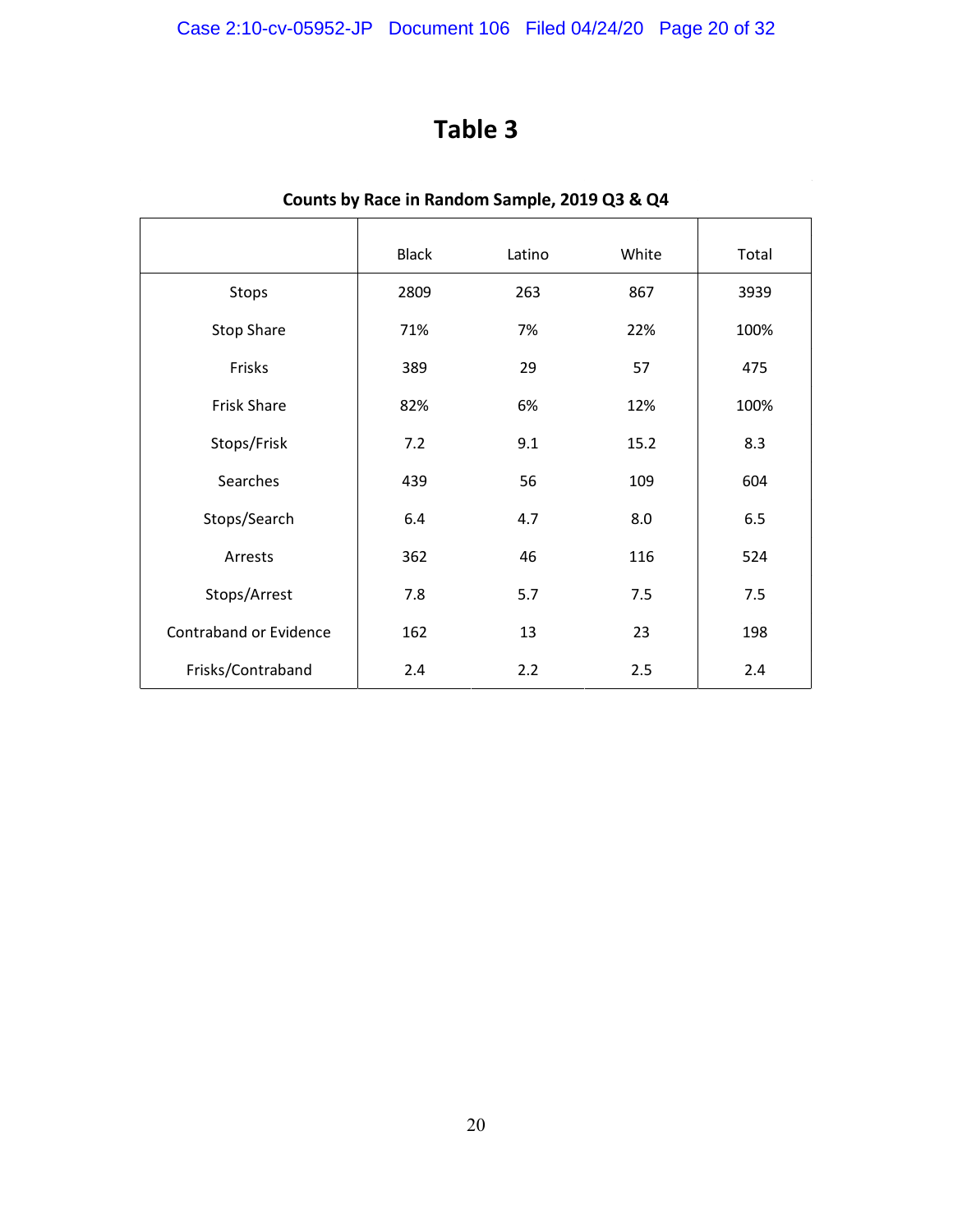## **Table 4A**

| <b>PSA</b> | PSA Black<br>share | <b>Black Share</b><br>of Stops | Ratio of Black<br>Stop Share to<br><b>Population Share</b> | <b>Total Stops per</b><br>100 Residents | Violent Crime<br>Rate (per 10k<br>residents) |
|------------|--------------------|--------------------------------|------------------------------------------------------------|-----------------------------------------|----------------------------------------------|
| 222        | 95%                | 97%                            | 1.02                                                       | 6.0                                     | 490                                          |
| 181        | 94%                | 97%                            | 1.04                                                       | 17.4                                    | 349                                          |
| 141        | 94%                | 93%                            | 1.00                                                       | 2.5                                     | 223                                          |
| 192        | 93%                | 98%                            | 1.05                                                       | 10.1                                    | 418                                          |
| 392        | 93%                | 95%                            | 1.02                                                       | 18.7                                    | 798                                          |
| 393        | 92%                | 94%                            | 1.02                                                       | 27.1                                    | 585                                          |
| 142        | 90%                | 95%                            | 1.06                                                       | 6.7                                     | 401                                          |
| 124        | 89%                | 96%                            | 1.08                                                       | 11.6                                    | 304                                          |
| 162        | 88%                | 96%                            | 1.09                                                       | 7.4                                     | 351                                          |
| 353        | 88%                | 97%                            | 1.10                                                       | 5.4                                     | 291                                          |
| 191        | 84%                | 98%                            | 1.16                                                       | 3.4                                     | 193                                          |
| 123        | 84%                | 94%                            | 1.13                                                       | 15.6                                    | 356                                          |
| 182        | 83%                | 97%                            | 1.17                                                       | 14.3                                    | 356                                          |
| 224        | 82%                | 96%                            | 1.16                                                       | 2.9                                     | 385                                          |
| 122        | 82%                | 94%                            | 1.14                                                       | 20.2                                    | 360                                          |
| 121        | 79%                | 88%                            | 1.11                                                       | 8.7                                     | 188                                          |
| 172        | 75%                | 84%                            | 1.12                                                       | 14.6                                    | 306                                          |
| 193        | 74%                | 88%                            | 1.19                                                       | 1.5                                     | 261                                          |
| 221        | 70%                | 95%                            | 1.37                                                       | 8.5                                     | 498                                          |
| 352        | 69%                | 91%                            | 1.33                                                       | 5.6                                     | 301                                          |
| 351        | 68%                | 91%                            | 1.34                                                       | 2.7                                     | 192                                          |
| 173        | 64%                | 89%                            | 1.39                                                       | 11.9                                    | 218                                          |
| 223        | 58%                | 96%                            | 1.66                                                       | 2.9                                     | 426                                          |
| 144        | 58%                | 84%                            | 1.46                                                       | 0.9                                     | 107                                          |
| 391        | 55%                | 92%                            | 1.66                                                       | 4.3                                     | 323                                          |
| 251        | 50%                | 70%                            | 1.39                                                       | 4.8                                     | 332                                          |
| 161        | 50%                | 99%                            | 1.98                                                       | 4.7                                     | 206                                          |
| 143        | 50%                | 85%                            | 1.70                                                       | 1.4                                     | 159                                          |
| 254        | 47%                | 71%                            | 1.51                                                       | 5.8                                     | 526                                          |
| 21         | 45%                | 68%                            | 1.52                                                       | 1.4                                     | 179                                          |
| 151        | 42%                | 69%                            | 1.64                                                       | 8.8                                     | 303                                          |

## **PSA-Level Statistics, Black Stops 2019 Q3 & Q4**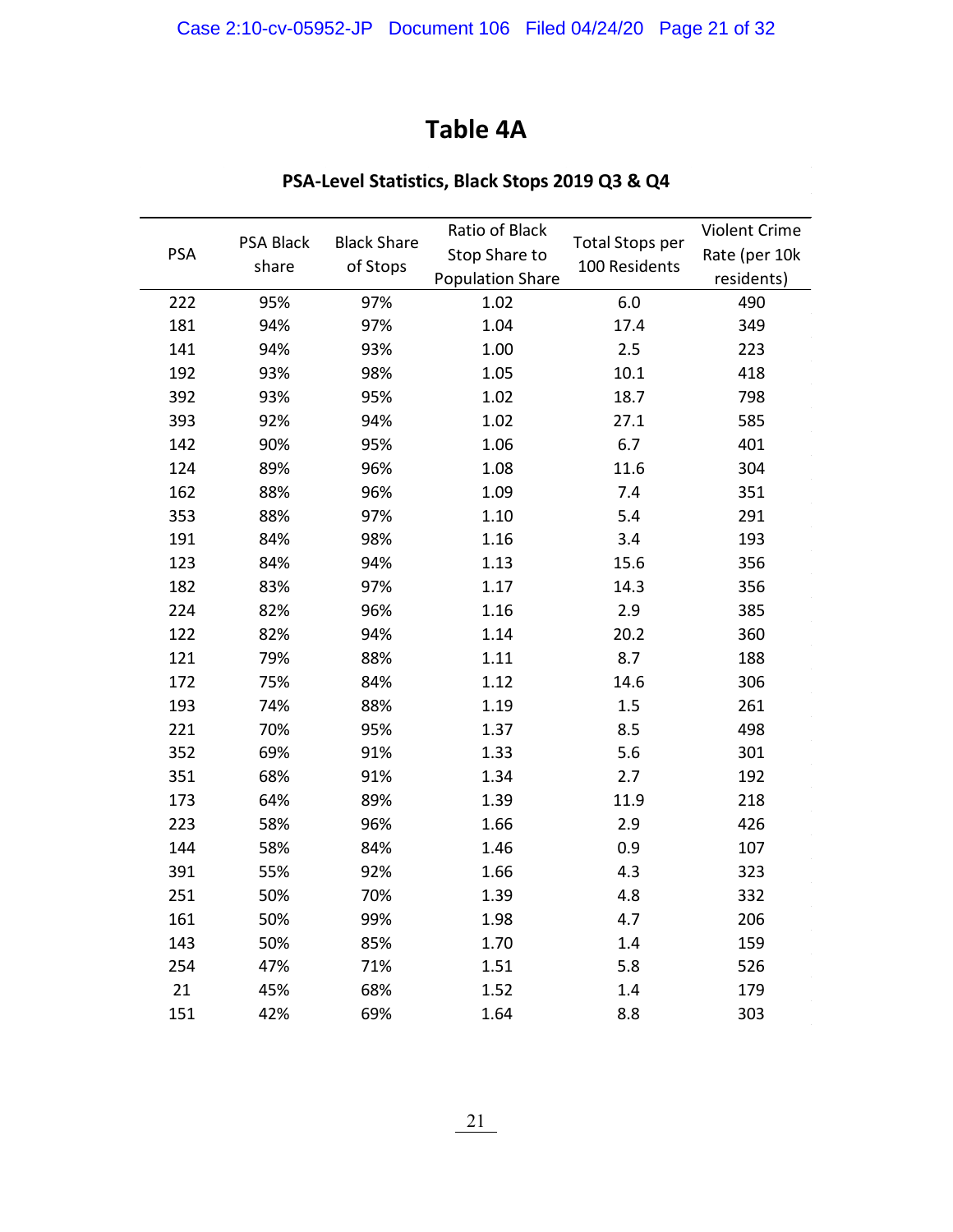| <b>PSA</b> | PSA Black<br>share | <b>Black Share</b><br>of Stops | Ratio of Black<br>Stop Share to<br><b>Population Share</b> | <b>Total Stops per</b><br>100 Residents | Violent Crime<br>Rate (per 10k<br>residents) |
|------------|--------------------|--------------------------------|------------------------------------------------------------|-----------------------------------------|----------------------------------------------|
| 61         | 40%                | 78%                            | 1.94                                                       | 5.8                                     | 293                                          |
| 22         | 38%                | 63%                            | 1.66                                                       | 1.2                                     | 140                                          |
| 11         | 35%                | 73%                            | 2.07                                                       | 5.4                                     | 159                                          |
| 261        | 30%                | 52%                            | 1.71                                                       | 3.5                                     | 309                                          |
| 152        | 29%                | 53%                            | 1.80                                                       | 2.1                                     | 220                                          |
| 171        | 27%                | 78%                            | 2.90                                                       | 3.8                                     | 107                                          |
| 242        | 27%                | 25%                            | 0.93                                                       | 46.5                                    | 522                                          |
| 262        | 25%                | 36%                            | 1.42                                                       | 3.5                                     | 183                                          |
| 241        | 25%                | 29%                            | 1.19                                                       | 9.1                                     | 308                                          |
| 252        | 24%                | 43%                            | 1.78                                                       | 3.2                                     | 327                                          |
| 183        | 22%                | 90%                            | 4.10                                                       | 2.5                                     | 140                                          |
| 93         | 21%                | 84%                            | 4.08                                                       | 5.2                                     | 128                                          |
| 253        | 16%                | 34%                            | 2.05                                                       | 8.2                                     | 378                                          |
| 81         | 16%                | 26%                            | 1.62                                                       | 0.8                                     | 149                                          |
| 53         | 16%                | 36%                            | 2.22                                                       | 0.6                                     | 79                                           |
| 23         | 16%                | 46%                            | 2.84                                                       | 0.9                                     | 114                                          |
| 62         | 15%                | 72%                            | 4.72                                                       | 8.8                                     | 502                                          |
| 153        | 14%                | 43%                            | 3.03                                                       | 1.2                                     | 181                                          |
| 31         | 12%                | 64%                            | 5.26                                                       | 3.0                                     | 148                                          |
| 71         | 12%                | 28%                            | 2.33                                                       | 0.5                                     | 58                                           |
| 32         | 11%                | 36%                            | 3.37                                                       | 2.8                                     | 164                                          |
| 82         | 10%                | 21%                            | 2.04                                                       | 0.6                                     | 100                                          |
| 51         | 9%                 | 26%                            | 2.94                                                       | 1.2                                     | 114                                          |
| 92         | 9%                 | 75%                            | 8.73                                                       | 8.8                                     | 431                                          |
| 72         | 8%                 | 12%                            | 1.49                                                       | 0.5                                     | 50                                           |
| 83         | 7%                 | 24%                            | 3.24                                                       | 1.0                                     | 105                                          |
| 73         | 7%                 | 26%                            | 3.45                                                       | 0.5                                     | 63                                           |
| 63         | 6%                 | 76%                            | 11.87                                                      | 2.0                                     | 310                                          |
| 33         | 6%                 | 38%                            | 6.18                                                       | 3.8                                     | 170                                          |
| 243        | 6%                 | 25%                            | 4.12                                                       | 2.5                                     | 279                                          |
| 52         | 5%                 | 23%                            | 4.53                                                       | 1.9                                     | 130                                          |
| 91         | 5%                 | 69%                            | 14.05                                                      | 4.4                                     | 154                                          |
| 263        | 4%                 | 25%                            | 6.02                                                       | 2.8                                     | 190                                          |
| 12         | 3%                 | 42%                            | 15.2                                                       | 2.9                                     | 103                                          |

## **Table 4A, continued**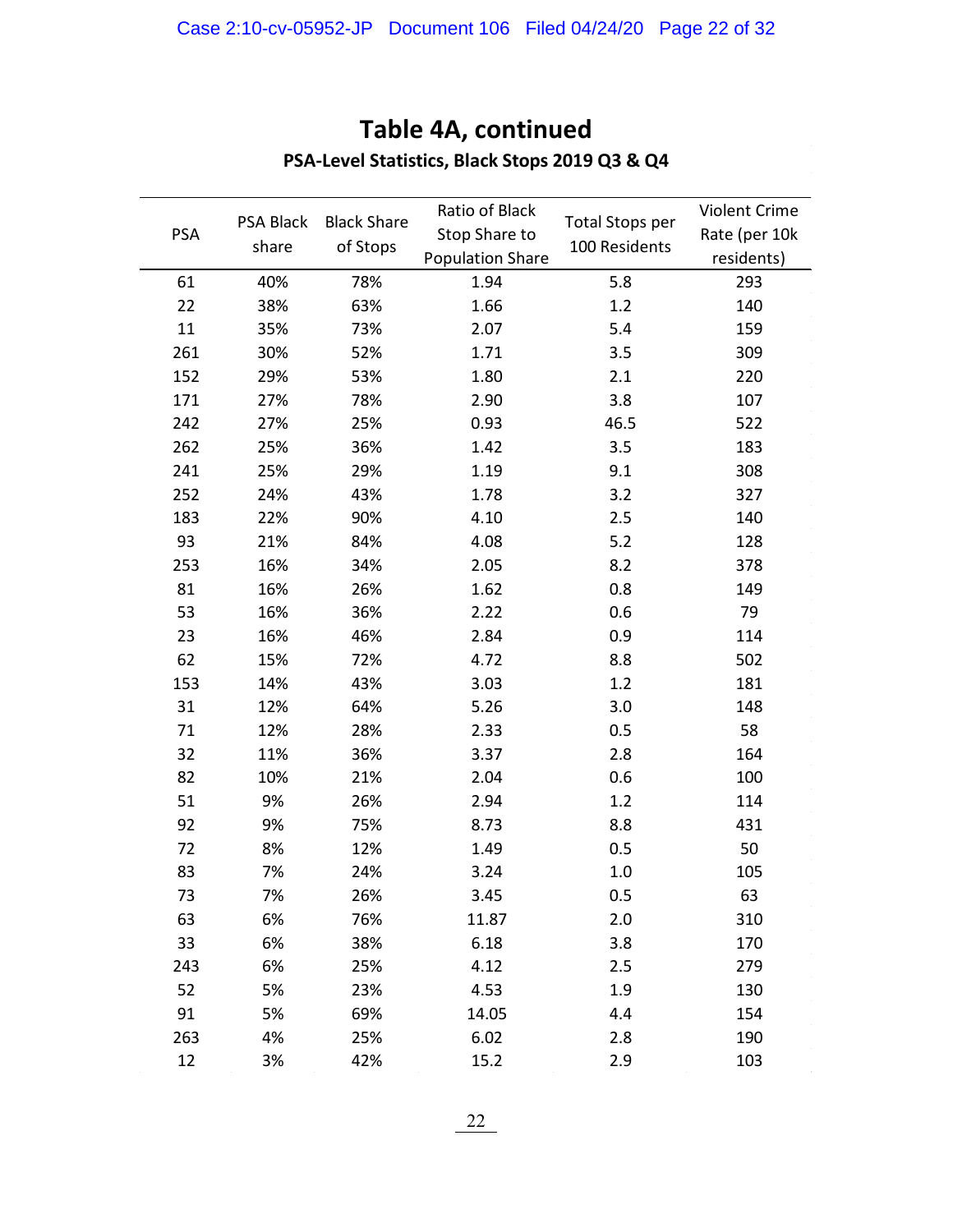| <b>PSA</b> | share | PSA Latino Latino Share<br>of Stops | Ratio of Latino<br>Stop Share to<br><b>Population Share</b> | <b>Total Stops per</b><br>100 Residents | Violent Crime<br>Rate (per 10k<br>residents) |
|------------|-------|-------------------------------------|-------------------------------------------------------------|-----------------------------------------|----------------------------------------------|
| 253        | 75%   | 50%                                 | 0.67                                                        | 8.2                                     | 378                                          |
| 252        | 60%   | 44%                                 | 0.73                                                        | 3.2                                     | 327                                          |
| 261        | 59%   | 25%                                 | 0.42                                                        | 3.5                                     | 309                                          |
| 242        | 54%   | 18%                                 | 0.33                                                        | 46.5                                    | 522                                          |
| 241        | 53%   | 16%                                 | 0.30                                                        | 9.1                                     | 308                                          |
| 254        | 49%   | 23%                                 | 0.46                                                        | 5.8                                     | 526                                          |
| 251        | 46%   | 22%                                 | 0.48                                                        | 4.8                                     | 332                                          |
| 262        | 29%   | 13%                                 | 0.44                                                        | 3.5                                     | 183                                          |
| 22         | 25%   | 20%                                 | 0.80                                                        | 1.2                                     | 140                                          |
| 152        | 24%   | 9%                                  | 0.39                                                        | 2.1                                     | 220                                          |
| 21         | 23%   | 13%                                 | 0.58                                                        | 1.4                                     | 179                                          |
| 151        | 23%   | 7%                                  | 0.31                                                        | 8.8                                     | 303                                          |
| 352        | 19%   | 4%                                  | 0.23                                                        | 5.6                                     | 301                                          |
| 23         | 15%   | 10%                                 | 0.65                                                        | 0.9                                     | 114                                          |
| 33         | 14%   | 11%                                 | 0.75                                                        | 3.8                                     | 170                                          |
| 263        | 13%   | 12%                                 | 0.94                                                        | 2.8                                     | 190                                          |
| 153        | 12%   | 12%                                 | 0.98                                                        | 1.2                                     | 181                                          |
| 243        | 11%   | 10%                                 | 0.97                                                        | 2.5                                     | 279                                          |
| 32         | 10%   | 10%                                 | 1.07                                                        | 2.8                                     | 164                                          |
| 351        | 9%    | 3%                                  | 0.29                                                        | 2.7                                     | 192                                          |
| 81         | 8%    | 27%                                 | 3.51                                                        | 0.8                                     | 149                                          |
| 31         | 8%    | 4%                                  | 0.49                                                        | 3.0                                     | 148                                          |
| 61         | 7%    | 6%                                  | 0.83                                                        | 5.8                                     | 293                                          |
| 93         | 7%    | 2%                                  | 0.34                                                        | 5.2                                     | 128                                          |
| 72         | 7%    | 10%                                 | 1.52                                                        | 0.5                                     | 50                                           |
| 62         | 7%    | 4%                                  | 0.64                                                        | 8.8                                     | 502                                          |
| 82         | 7%    | 5%                                  | 0.81                                                        | 0.6                                     | 100                                          |
| 221        | 6%    | 1%                                  | 0.23                                                        | 8.5                                     | 498                                          |
| 91         | 6%    | 1%                                  | 0.22                                                        | 4.4                                     | 154                                          |
| 83         | 6%    | 3%                                  | 0.55                                                        | 1.0                                     | 105                                          |
| 71         | 5%    | 0%                                  | 0.00                                                        | 0.5                                     | 58                                           |
| 183        | 5%    | 0%                                  | 0.06                                                        | 2.5                                     | 140                                          |

## **Table 4B PSA-Level Statistics, Latino Stops 2019 Q3 & Q4**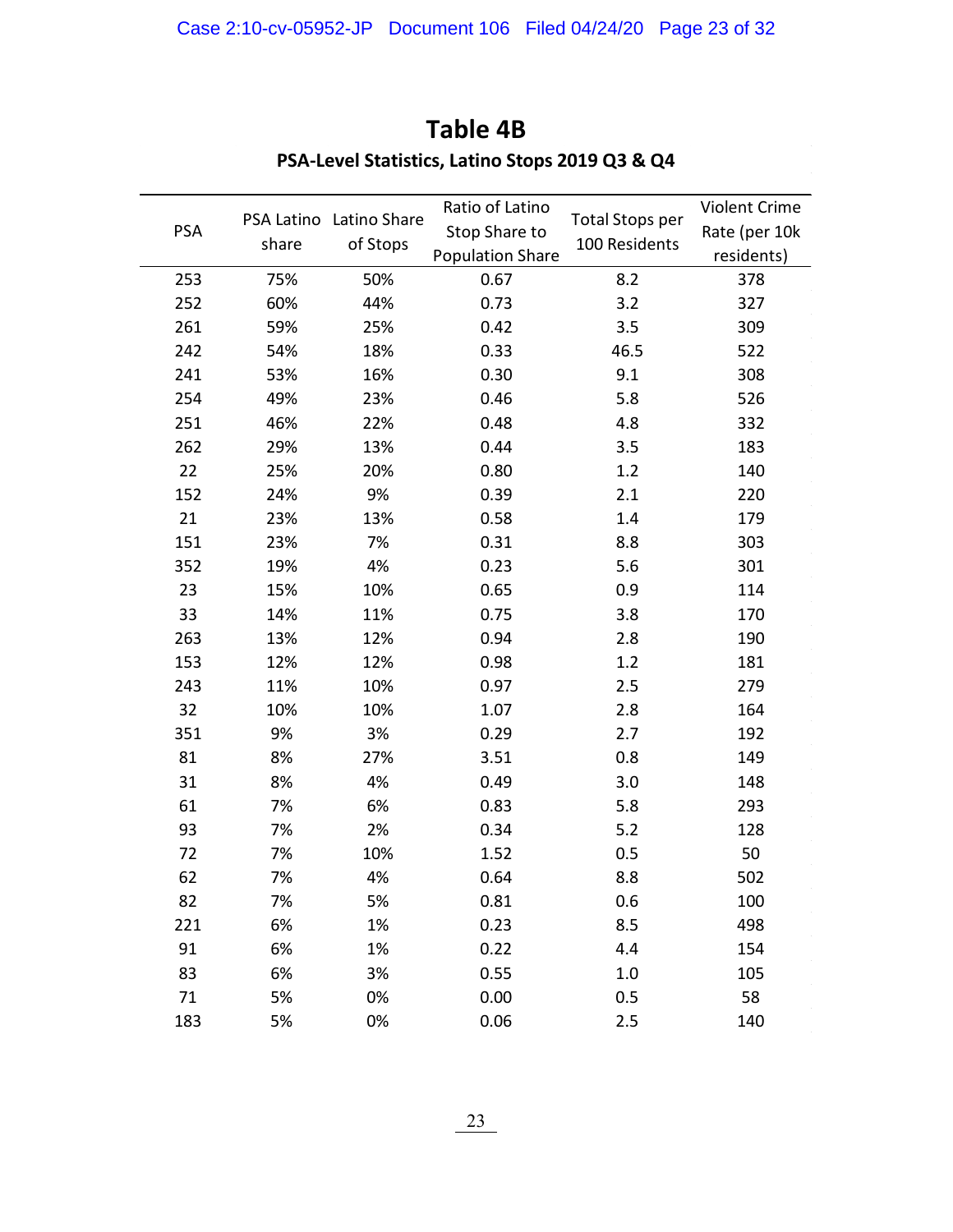| <b>PSA</b> | PSA Latino<br>share | Latino Share<br>of Stops | Ratio of Latino<br>Stop Share to<br><b>Population Share</b> | <b>Total Stops per</b><br>100 Residents | Violent Crime<br>Rate (per 10k<br>residents) |
|------------|---------------------|--------------------------|-------------------------------------------------------------|-----------------------------------------|----------------------------------------------|
| 173        | 5%                  | 3%                       | 0.56                                                        | 11.9                                    | 218                                          |
| 92         | 5%                  | 2%                       | 0.45                                                        | 8.8                                     | 431                                          |
| 63         | 4%                  | 3%                       | 0.66                                                        | 2.0                                     | 310                                          |
| 171        | 4%                  | 3%                       | 0.60                                                        | 3.8                                     | 107                                          |
| 223        | 4%                  | 1%                       | 0.13                                                        | 2.9                                     | 426                                          |
| 52         | 4%                  | 2%                       | 0.41                                                        | 1.9                                     | 130                                          |
| 51         | 4%                  | 3%                       | 0.88                                                        | 1.2                                     | 114                                          |
| 12         | 4%                  | 6%                       | 1.72                                                        | 2.9                                     | 103                                          |
| 11         | 4%                  | 2%                       | 0.46                                                        | 5.4                                     | 159                                          |
| 144        | 3%                  | 1%                       | 0.24                                                        | 0.9                                     | 107                                          |
| 391        | 3%                  | 2%                       | 0.45                                                        | 4.3                                     | 323                                          |
| 121        | 3%                  | 1%                       | 0.29                                                        | 8.7                                     | 188                                          |
| 73         | 3%                  | 5%                       | 1.58                                                        | 0.5                                     | 63                                           |
| 53         | 3%                  | 0%                       | 0.00                                                        | 0.6                                     | 79                                           |
| 161        | 3%                  | 0%                       | 0.00                                                        | 4.7                                     | 206                                          |
| 224        | 3%                  | 1%                       | 0.37                                                        | 2.9                                     | 385                                          |
| 192        | 3%                  | 0%                       | 0.13                                                        | 10.1                                    | 418                                          |
| 123        | 3%                  | 1%                       | 0.46                                                        | 15.6                                    | 356                                          |
| 143        | 3%                  | 1%                       | 0.31                                                        | 1.4                                     | 159                                          |
| 222        | 2%                  | 1%                       | 0.44                                                        | 6.0                                     | 490                                          |
| 122        | 2%                  | 1%                       | 0.46                                                        | 20.2                                    | 360                                          |
| 172        | 2%                  | 2%                       | 0.95                                                        | 14.6                                    | 306                                          |
| 124        | 2%                  | 0%                       | 0.15                                                        | 11.6                                    | 304                                          |
| 393        | 2%                  | 2%                       | 1.32                                                        | 27.1                                    | 585                                          |
| 353        | 2%                  | 1%                       | 0.59                                                        | 5.4                                     | 291                                          |
| 191        | 2%                  | 0%                       | 0.21                                                        | 3.4                                     | 193                                          |
| 193        | 2%                  | 1%                       | 0.33                                                        | 1.5                                     | 261                                          |
| 182        | 1%                  | 1%                       | 0.56                                                        | 14.3                                    | 356                                          |
| 392        | 1%                  | 2%                       | 1.23                                                        | 18.7                                    | 798                                          |
| 162        | 1%                  | 1%                       | 0.52                                                        | 7.4                                     | 351                                          |
| 181        | 1%                  | 0%                       | 0.48                                                        | 17.4                                    | 349                                          |
| 141        | 1%                  | 2%                       | 2.10                                                        | 2.5                                     | 223                                          |
| 142        | 1%                  | 1%                       | 1.50                                                        | 6.7                                     | 401                                          |

### **Table 4B, continued PSA-Level Statistics, Latino Stops 2019 Q3 & Q4**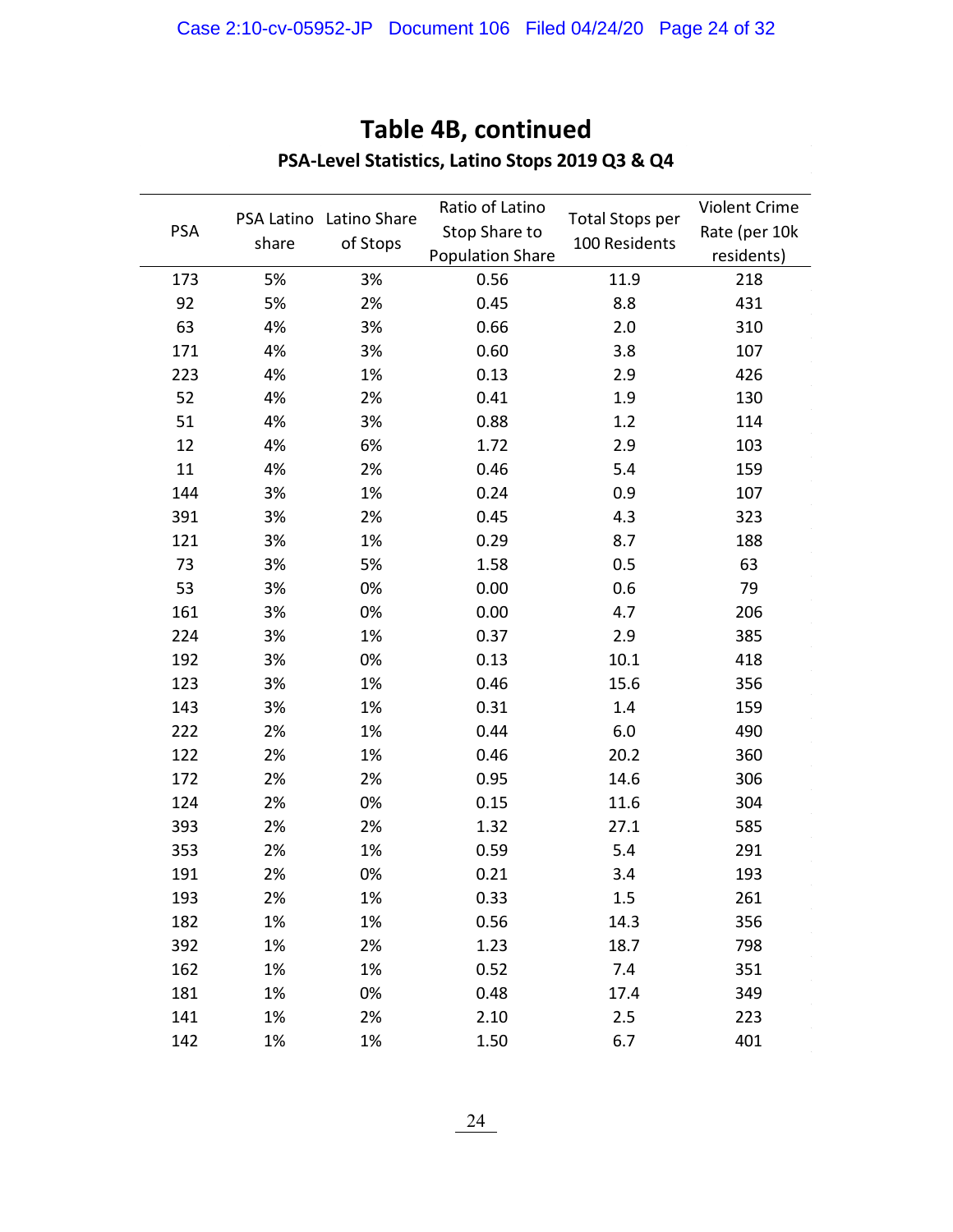| SLUP NALE PET IU,UUU NESIUEIILS           |              |              |             |             |              |              |              |             |
|-------------------------------------------|--------------|--------------|-------------|-------------|--------------|--------------|--------------|-------------|
| VARIABLES                                 | (1)          | (2)          | (3)         | (4)         | (5)          | (6)          | (7)          | (8)         |
| Detainee Black                            | 287.0        | 369.4        | 264.4       | 296.0       | 289.0        | 288.5        | 293.5        | 308.5       |
|                                           | $(79.84)$ ** | $(102.8)$ ** | $(116.8)^*$ | $(116.4)^*$ | $(122.6)^*$  | $(120.7)^*$  | $(120.1)^*$  | $(132.8)^*$ |
| Detainee Latino                           | 0.0995       | 91.60        | $-150.8$    | $-123.0$    | $-134.9$     | $-134.5$     | $-130.5$     | $-121.9$    |
|                                           | (33.92)      | (60.53)      | (213.2)     | (213.0)     | (213.5)      | (212.7)      | (212.4)      | (226.8)     |
| Detainee Male                             |              | $-441.3$     | $-490.0$    | $-490.3$    | $-658.3$     | $-641.7$     | $-612.9$     | $-1,023$    |
|                                           |              | (523.0)      | (517.9)     | (523.1)     | (566.8)      | (560.9)      | (559.7)      | (758.1)     |
| Detainee Age                              |              | 12.00        | 9.032       | 14.96       | 9.352        | 9.994        | 10.59        | 4.923       |
|                                           |              | (11.57)      | (11.29)     | (10.85)     | (9.999)      | (9.875)      | (9.874)      | (13.58)     |
| PSA Asian share                           |              |              | $-161.9$    | $-236.0$    | 38.24        | $-88.19$     | 318.9        | $-1,201$    |
|                                           |              |              | (612.3)     | (653.4)     | (432.3)      | (480.9)      | (378.8)      | (1,039)     |
| PSA Black share                           |              |              | 224.3       | $-8.471$    | $-65.57$     | 11.40        | $-295.4$     | $-282.4$    |
|                                           |              |              | (185.4)     | (169.8)     | (151.3)      | (163.3)      | $(135.3)^*$  | (365.9)     |
| PSA Latino share                          |              |              | 895.4       | 506.9       | 440.6        | 551.1        | 215.5        | 956.2       |
|                                           |              |              | (677.9)     | (507.3)     | (516.9)      | (535.5)      | (480.4)      | (726.2)     |
| Male population under 24                  |              |              |             | $-501.2$    | $-1,222$     | $-1,181$     | $-978.7$     | 1,030       |
|                                           |              |              |             | (979.4)     | (872.3)      | (913.5)      | (863.2)      | (1,631)     |
| <b>Employment Rate</b>                    |              |              |             | $-3,305$    | $-2,635$     | $-2,974$     | $-1,857$     | $-822.8$    |
|                                           |              |              |             | (1,879)     | (1,360)      | (1,510)      | (1, 107)     | (2, 230)    |
| UCR Part 1 Crime Rate (per 10k residents) |              |              |             |             | 0.606        |              |              |             |
|                                           |              |              |             |             | $(0.183)$ ** |              |              |             |
| Property Crime Rate (per 10k residents)   |              |              |             |             |              | 0.659        |              |             |
|                                           |              |              |             |             |              | $(0.211)$ ** |              |             |
| Viloent Crime Rate (per 10k residents)    |              |              |             |             |              |              | 1.623        | 2.149       |
|                                           |              |              |             |             |              |              | $(0.426)$ ** | $(0.847)^*$ |
| Constant                                  | 139.8        | 43.73        | 68.61       | 3,087       | 2,521        | 2,824        | 1,768        | 1,067       |
|                                           | $(62.77)*$   | (713.6)      | (677.4)     | (2, 242)    | (1,623)      | (1,825)      | (1, 307)     | (2, 353)    |
| <b>District Fixed Effect</b>              | No           | No           | No          | No          | No           | No           | No           | Yes         |
| Observations                              | 195          | 191          | 191         | 191         | 191          | 191          | 191          | 191         |
| R-squared                                 | 0.087        | 0.097        | 0.159       | 0.177       | 0.260        | 0.233        | 0.285        | 0.425       |

## **Table 5 Stop Rate per 10,000 Residents**

Standard errors in parentheses clustered at district level. \*\* p<0.01, \* p<0.05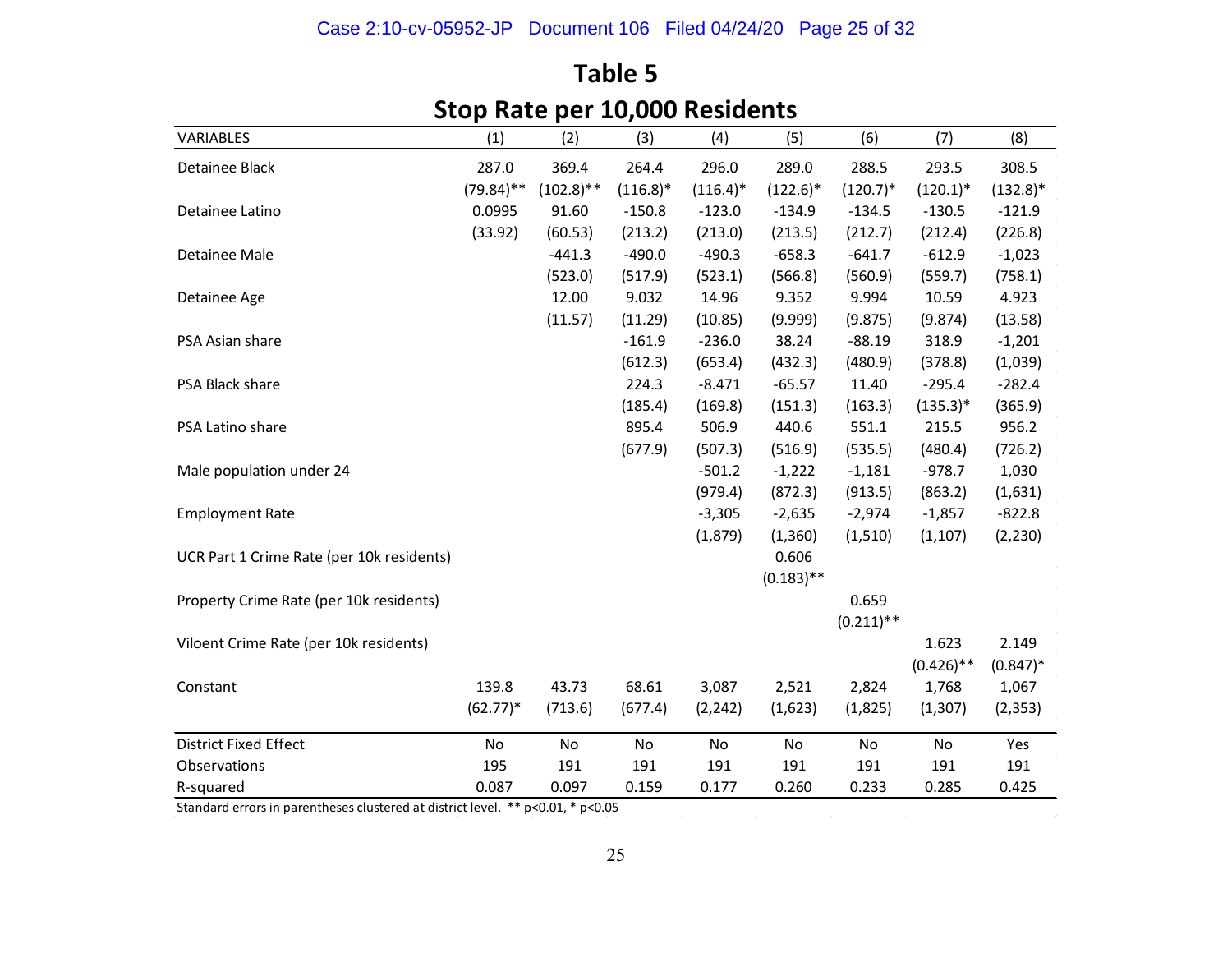## Case 2:10-cv-05952-JP Document 106 Filed 04/24/20 Page 26 of 32

| <b>Frisk</b>                              |              |              |              |              |               |               |                                                                                                          |              |
|-------------------------------------------|--------------|--------------|--------------|--------------|---------------|---------------|----------------------------------------------------------------------------------------------------------|--------------|
| VARIABLES                                 | (1)          | (2)          | (3)          | (4)          | (5)           | (6)           | (7)                                                                                                      | (8)          |
| Detainee Black                            | 0.076        | 0.057        | 0.075        | 0.076        | 0.076         | 0.078         | 0.073                                                                                                    | 0.077        |
|                                           | $(0.023)$ ** | $(0.022)*$   | $(0.030)*$   | $(0.030)*$   | $(0.029)*$    | $(0.029)*$    | $(0.029)*$                                                                                               | $(0.030)*$   |
| Detainee Latino                           | 0.053        | 0.029        | 0.0100       | 0.010        | 0.0080        | 0.0092        | 0.0071                                                                                                   | 0.0024       |
|                                           | $(0.019)*$   | (0.021)      | (0.029)      | (0.029)      | (0.029)       | (0.029)       | (0.030)                                                                                                  | (0.033)      |
| Detainee Male                             |              | 0.097        | 0.097        | 0.097        | 0.098         | 0.098         | 0.098                                                                                                    | 0.096        |
|                                           |              | $(0.015)$ ** | $(0.015)$ ** | $(0.015)$ ** | $(0.015)$ **  | $(0.015)$ **  | $(0.015)$ **                                                                                             | $(0.016)$ ** |
| Detainee Age                              |              | $-0.0031$    | $-0.0030$    | $-0.0030$    | $-0.0029$     | $-0.0029$     | $-0.0030$                                                                                                | $-0.0029$    |
|                                           |              |              |              |              |               |               | $(0.00048)$ ** $(0.00046)$ ** $(0.00045)$ ** $(0.00044)$ ** $(0.00044)$ ** $(0.00044)$ ** $(0.00045)$ ** |              |
| PSA Asian share                           |              |              | 0.22         | 0.22         | 0.21          | 0.22          | 0.17                                                                                                     | 0.19         |
|                                           |              |              | (0.16)       | (0.15)       | (0.12)        | (0.11)        | (0.13)                                                                                                   | (0.25)       |
| PSA Black share                           |              |              | 0.018        | 0.020        | 0.041         | 0.023         | 0.074                                                                                                    | 0.073        |
|                                           |              |              | (0.040)      | (0.031)      | (0.029)       | (0.027)       | $(0.035)*$                                                                                               | (0.076)      |
| PSA Latino share                          |              |              | 0.14         | 0.15         | 0.18          | 0.15          | 0.21                                                                                                     | 0.087        |
|                                           |              |              | $(0.046)$ ** | $(0.039)$ ** | $(0.040)$ **  | $(0.039)$ **  | $(0.045)$ **                                                                                             | (0.093)      |
| Male population under 24                  |              |              |              | $-0.11$      | $-0.016$      | $-0.0058$     | $-0.051$                                                                                                 | $-0.61$      |
|                                           |              |              |              | (0.23)       | (0.27)        | (0.27)        | (0.26)                                                                                                   | (0.34)       |
| <b>Employment Rate</b>                    |              |              |              | $-0.023$     | 0.10          | 0.11          | 0.032                                                                                                    | 0.37         |
|                                           |              |              |              | (0.30)       | (0.27)        | (0.27)        | (0.27)                                                                                                   | (0.44)       |
| UCR Part 1 Crime Rate (per 10k residents) |              |              |              |              | $-0.000079$   |               |                                                                                                          |              |
|                                           |              |              |              |              | $(0.000028)*$ |               |                                                                                                          |              |
| Property Crime Rate (per 10k residents)   |              |              |              |              |               | $-0.00010$    |                                                                                                          |              |
|                                           |              |              |              |              |               | $(0.000042)*$ |                                                                                                          |              |
| Viloent Crime Rate (per 10k residents)    |              |              |              |              |               |               | $-0.00017$                                                                                               | $-0.00017$   |
|                                           |              |              |              |              |               |               | $(0.000056)$ ** $(0.000085)$                                                                             |              |
| Constant                                  | 0.083        | 0.12         | 0.062        | 0.089        | 0.011         | 0.0047        | 0.059                                                                                                    | $-0.19$      |
|                                           | $(0.020)$ ** | $(0.028)$ ** | (0.042)      | (0.27)       | (0.25)        | (0.25)        | (0.25)                                                                                                   | (0.42)       |
| <b>District Fixed Effect</b>              | No           | No           | No           | No           | No            | No            | No                                                                                                       | Yes          |
| Observations                              | 3,897        | 3,878        | 3,878        | 3,878        | 3,878         | 3,878         | 3,878                                                                                                    | 3,878        |
| R-squared                                 | 0.013        | 0.041        | 0.046        | 0.046        | 0.050         | 0.049         | 0.050                                                                                                    | 0.060        |

## **Table 6**

Standard errors in parentheses clustered at district level. \*\* p<0.01, \* p<0.05

 $\sim$   $\sim$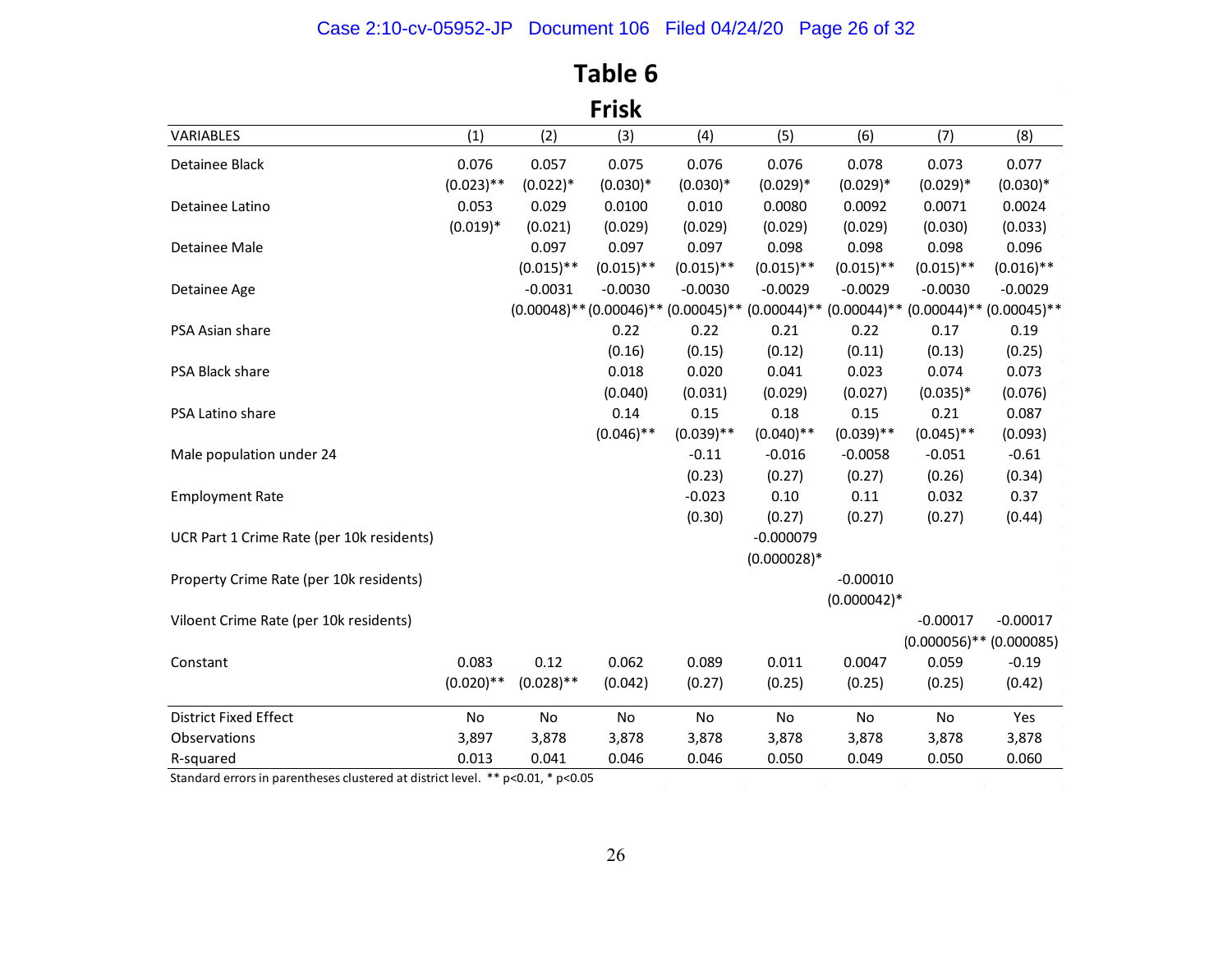**Table 7**

## **Reasonable Suspicion by Race in Random Sample, 2019 Q3 & Q4**

|                                                        | <b>Black</b> | Latino | White | Total |
|--------------------------------------------------------|--------------|--------|-------|-------|
| Stops                                                  | 2809         | 263    | 867   | 3939  |
| <b>Reasonable Suspicion</b>                            | 2298         | 228    | 772   | 3298  |
| Share of Stops without<br><b>Reasonable Suspicion</b>  | 18%          | 13%    | 11%   | 16%   |
| Frisks                                                 | 389          | 29     | 57    | 475   |
| <b>Reasonable Suspicion</b>                            | 236          | 20     | 41    | 297   |
| Share of Frisks without<br><b>Reasonable Suspicion</b> | 39%          | 31%    | 28%   | 37%   |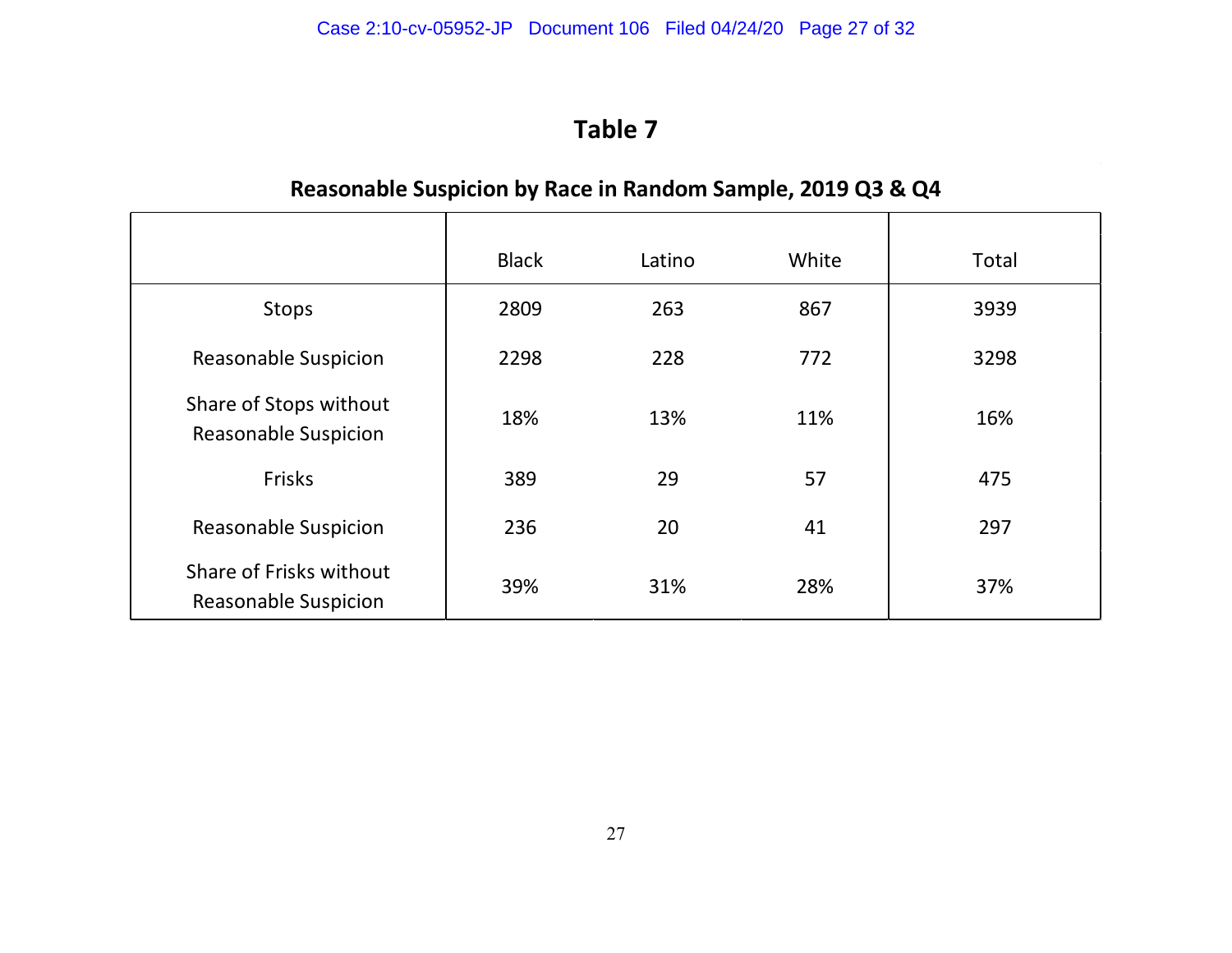## **Reasonable Suspicion for Stop**

| <b>VARIABLES</b>    | (1)          | (2)          | (3)            |
|---------------------|--------------|--------------|----------------|
| Detainee Black      | $-0.074$     | $-0.067$     | $-0.061$       |
|                     | $(0.019)$ ** | $(0.019)$ ** | $(0.020)**$    |
| Detainee Latino     | $-0.031$     | $-0.024$     | $-0.015$       |
|                     | (0.023)      | (0.024)      | (0.026)        |
| Detainee Male       |              | $-0.049$     | $-0.049$       |
|                     |              | $(0.021)^*$  | $(0.020)*$     |
| Detainee Age        |              |              | 0.0026         |
|                     |              |              | $(0.00050)$ ** |
| Constant            | 0.89         | 0.93         | 0.83           |
|                     | $(0.010)$ ** | $(0.016)$ ** | $(0.024)$ **   |
| <b>Observations</b> | 3,924        | 3,921        | 3,905          |
| R-squared           | 0.007        | 0.009        | 0.018          |
|                     |              |              |                |

Standard errors in parentheses clustered at district level. \*\* p<0.01, \* p<0.05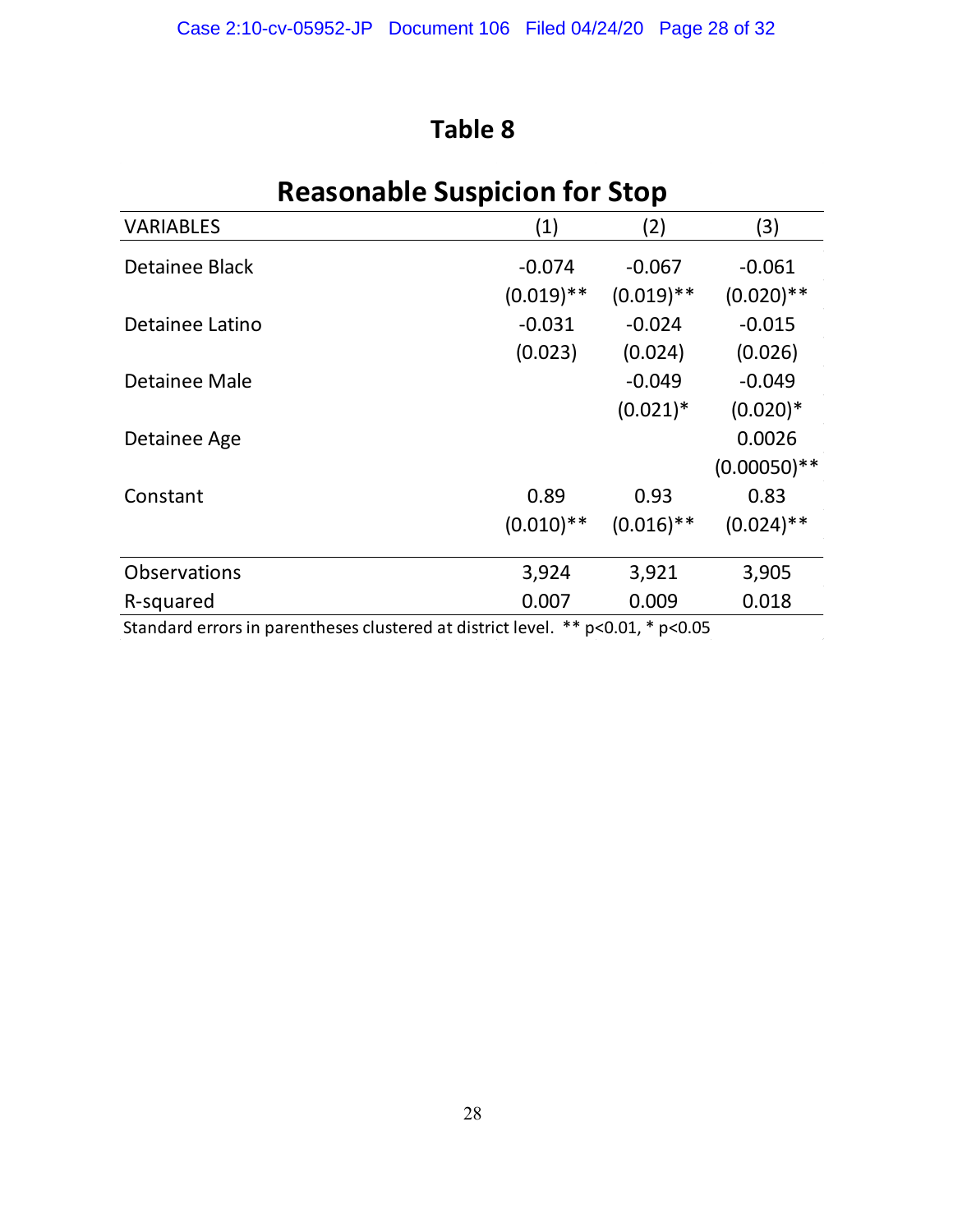| <b>Reasonable Suspicion for Frisk</b>                                                |              |              |                        |  |  |  |  |
|--------------------------------------------------------------------------------------|--------------|--------------|------------------------|--|--|--|--|
| <b>VARIABLES</b>                                                                     | (1)          | (2)          | (3)                    |  |  |  |  |
| Detainee Black                                                                       | $-0.11$      | $-0.11$      | $-0.10$                |  |  |  |  |
|                                                                                      | $(0.050)*$   | $(0.047)^*$  | $(0.046)$ <sup>*</sup> |  |  |  |  |
| Detainee Latino                                                                      | $-0.0054$    | $-0.013$     | $-0.0046$              |  |  |  |  |
|                                                                                      | (0.088)      | (0.089)      | (0.097)                |  |  |  |  |
| Detainee Male                                                                        |              | 0.11         | 0.11                   |  |  |  |  |
|                                                                                      |              | (0.094)      | (0.093)                |  |  |  |  |
| Detainee Age                                                                         |              |              | 0.0015                 |  |  |  |  |
|                                                                                      |              |              | (0.0027)               |  |  |  |  |
| Constant                                                                             | 0.71         | 0.61         | 0.56                   |  |  |  |  |
|                                                                                      | $(0.044)$ ** | $(0.093)$ ** | $(0.12)$ **            |  |  |  |  |
| <b>Observations</b>                                                                  | 472          | 472          | 472                    |  |  |  |  |
| R-squared                                                                            | 0.007        | 0.009        | 0.010                  |  |  |  |  |
| Standard errors in parentheses clustered at district level. ** $p<0.01$ , * $p<0.05$ |              |              |                        |  |  |  |  |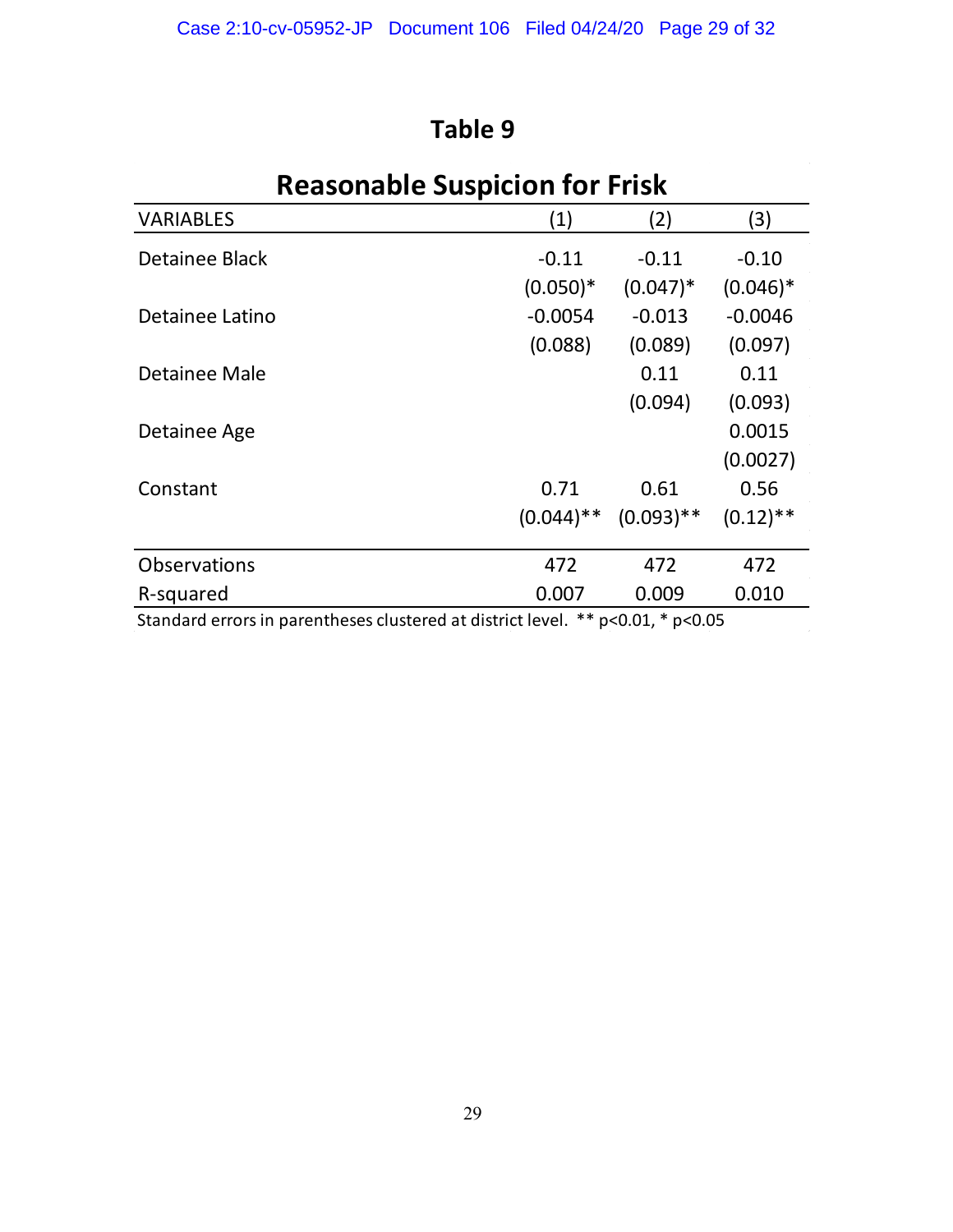## **Contraband by Race in Random Sample, 2019 Q3 & Q4**

|                | <b>Black</b>     | Latino         | White            | Total          |
|----------------|------------------|----------------|------------------|----------------|
| Frisks         | 389              | 29             | 57               | 475            |
| Firearm        | $\boldsymbol{6}$ | $\mathbf{1}$   | $\boldsymbol{0}$ | $\overline{7}$ |
| <b>Drugs</b>   | 20               | $\overline{2}$ | $\mathbf 1$      | 23             |
| Any            | 40               | 5              | 7                | 52             |
| Frisks/Firearm | 65               | 29             | $\infty$         | 68             |
| Frisks/Drugs   | 19               | 15             | 57               | 21             |
| Frisks/Any     | 10               | 6              | 8                | 9              |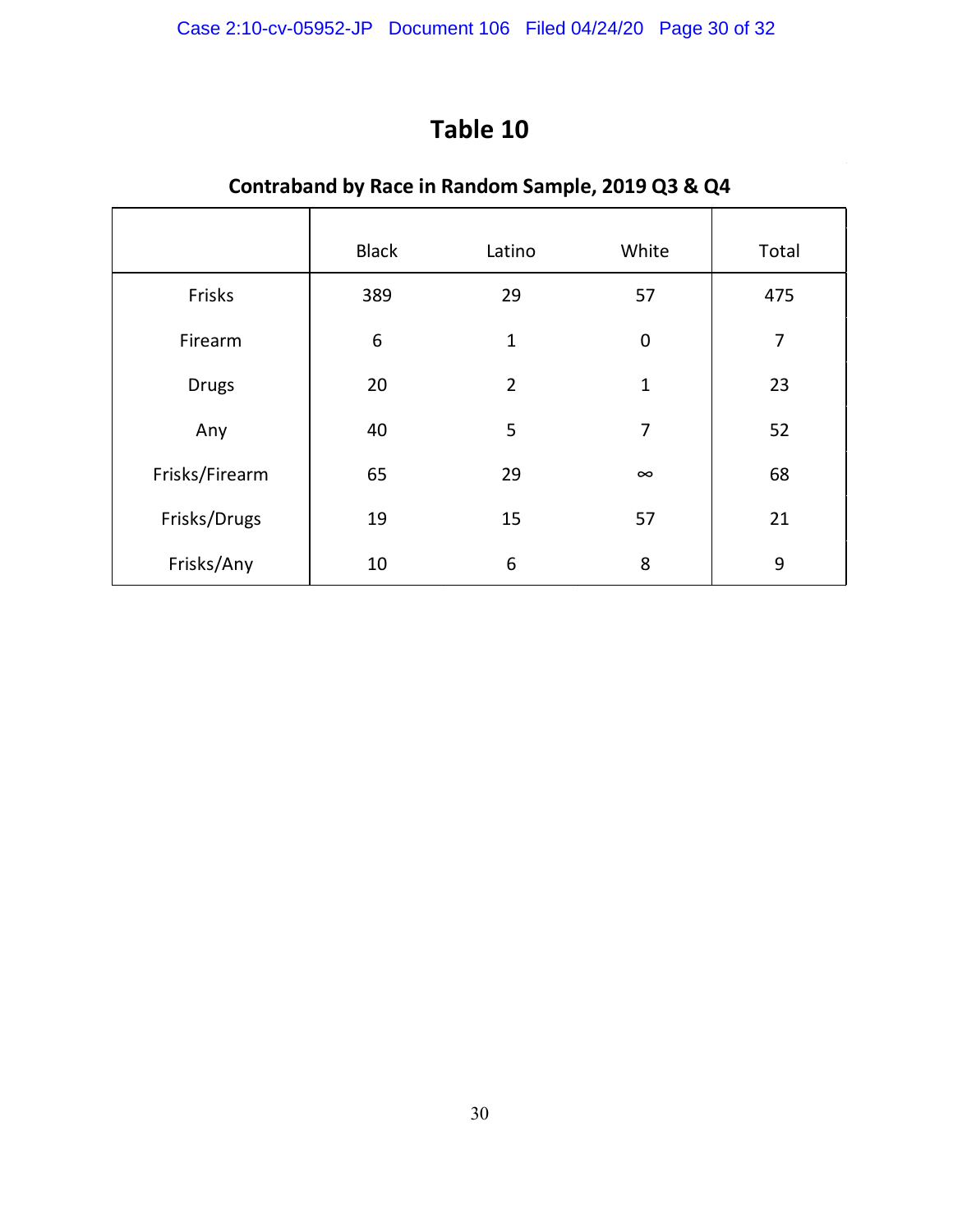## Case 2:10-cv-05952-JP Document 106 Filed 04/24/20 Page 31 of 32

| <b>Firearm Recovered</b>                  |           |              |             |            |             |             |            |                           |  |
|-------------------------------------------|-----------|--------------|-------------|------------|-------------|-------------|------------|---------------------------|--|
| VARIABLES                                 | (1)       | (2)          | (3)         | (4)        | (5)         | (6)         | (7)        | (8)                       |  |
| Detainee Black                            | 0.0096    | 0.0069       | 0.0052      | 0.0049     | 0.0050      | 0.0055      | 0.0048     | 0.0069                    |  |
|                                           | (0.0078)  | (0.0080)     | (0.010)     | (0.011)    | (0.011)     | (0.011)     | (0.010)    | (0.011)                   |  |
| Detainee Latino                           | 0.017     | 0.015        | 0.012       | 0.011      | 0.011       | 0.011       | 0.011      | 0.016                     |  |
|                                           | (0.016)   | (0.016)      | (0.022)     | (0.021)    | (0.021)     | (0.021)     | (0.021)    | (0.020)                   |  |
| Detainee Male                             |           | 0.011        | 0.011       | 0.0099     | 0.010       | 0.0099      | 0.0100     | 0.0063                    |  |
|                                           |           | $(0.0047)^*$ | $(0.0048)*$ | (0.0056)   | (0.0057)    | (0.0055)    | (0.0058)   | (0.0091)                  |  |
| Detainee Age                              |           | $-0.00036$   | $-0.00034$  | $-0.00036$ | $-0.00036$  | $-0.00037$  | $-0.00036$ | $-0.00037$                |  |
|                                           |           | (0.00028)    | (0.00029)   | (0.00031)  | (0.00031)   | (0.00031)   | (0.00031)  | (0.00035)                 |  |
| PSA Asian share                           |           |              | 0.0051      | 0.0089     | 0.00082     | $-0.0015$   | 0.0065     | $-0.25$                   |  |
|                                           |           |              | (0.099)     | (0.095)    | (0.096)     | (0.096)     | (0.097)    | $(0.12)^*$                |  |
| PSA Black share                           |           |              | 0.0097      | 0.020      | 0.020       | 0.018       | 0.021      | $-0.15$                   |  |
|                                           |           |              | (0.019)     | (0.026)    | (0.026)     | (0.026)     | (0.029)    | $(0.072)*$                |  |
| PSA Latino share                          |           |              | 0.016       | 0.036      | 0.037       | 0.033       | 0.037      | 0.14                      |  |
|                                           |           |              | (0.029)     | (0.047)    | (0.047)     | (0.046)     | (0.049)    | $(0.058)*$                |  |
| Male population under 24                  |           |              |             | 0.15       | 0.17        | 0.19        | 0.15       | 0.26                      |  |
|                                           |           |              |             | (0.15)     | (0.16)      | (0.16)      | (0.15)     | (0.17)                    |  |
| <b>Employment Rate</b>                    |           |              |             | 0.21       | 0.22        | 0.24        | 0.21       | $-0.58$                   |  |
|                                           |           |              |             | (0.23)     | (0.23)      | (0.22)      | (0.23)     | (0.30)                    |  |
| UCR Part 1 Crime Rate (per 10k residents) |           |              |             |            | $-0.000011$ |             |            |                           |  |
|                                           |           |              |             |            | (0.000013)  |             |            |                           |  |
| Property Crime Rate (per 10k residents)   |           |              |             |            |             | $-0.000023$ |            |                           |  |
|                                           |           |              |             |            |             | (0.000019)  |            |                           |  |
| Viloent Crime Rate (per 10k residents)    |           |              |             |            |             |             | $-5.6e-06$ | $-0.000039$               |  |
|                                           |           |              |             |            |             |             |            | $(0.000030)$ $(0.000076)$ |  |
| Constant                                  | $-0.0016$ | 0.00036      | $-0.0066$   | $-0.21$    | $-0.22$     | $-0.23$     | $-0.21$    | 0.59                      |  |
|                                           | (0.0064)  | (0.015)      | (0.021)     | (0.22)     | (0.22)      | (0.22)      | (0.22)     | (0.31)                    |  |
| <b>District Fixed Effect</b>              | No        | No           | No          | No         | No          | No          | No         | Yes                       |  |
| Observations                              | 472       | 472          | 472         | 472        | 472         | 472         | 472        | 472                       |  |
| R-squared                                 | 0.006     | 0.007        | 0.008       | 0.010      | 0.011       | 0.011       | 0.010      | 0.050                     |  |

## **Table 11**

Standard errors in parentheses clustered at district level. \*\* p<0.01, \* p<0.05

 $\sim$